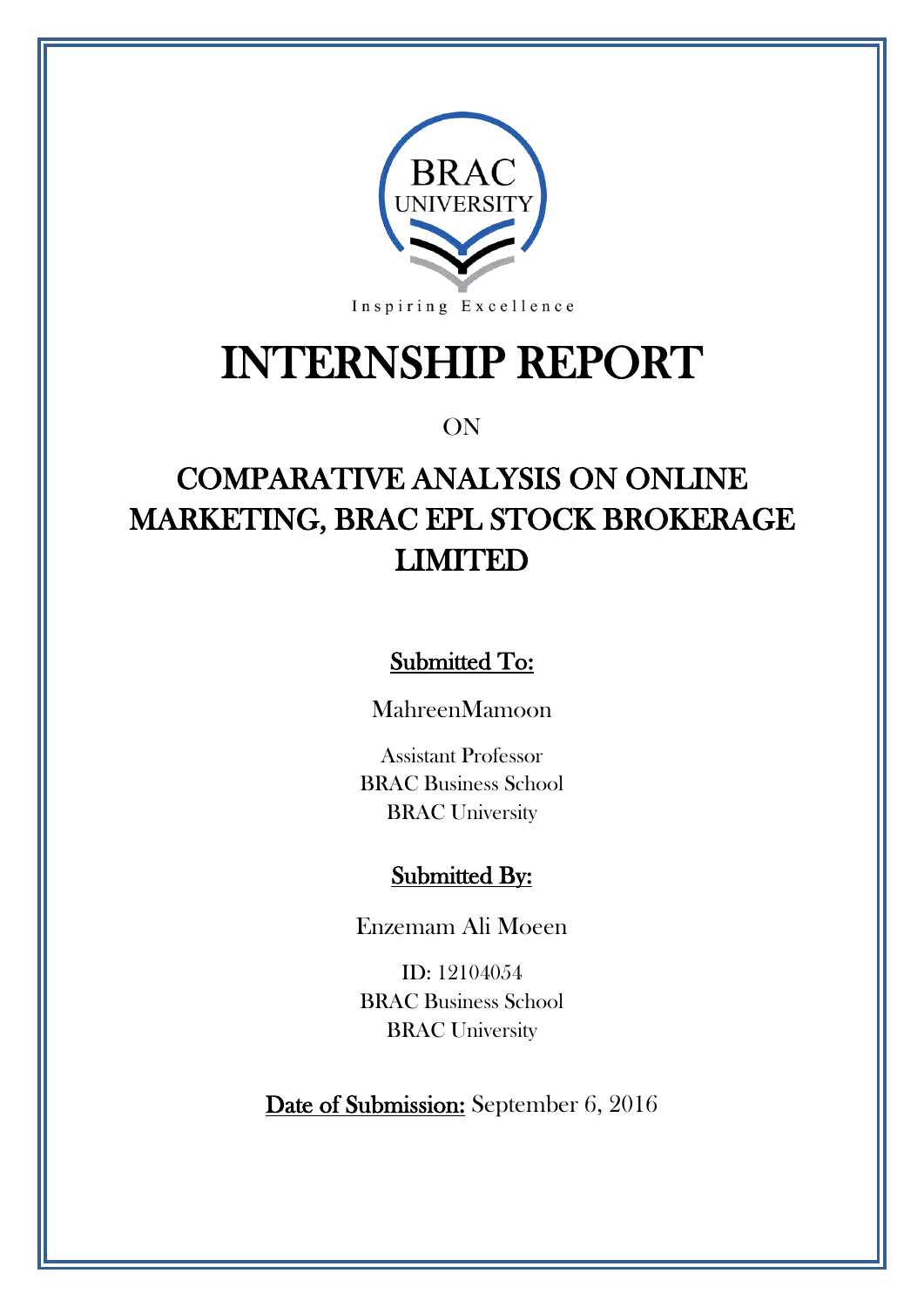#### **Letter of Transmittal**

September 6, 2016

To Mahreen Mamoon Assistant Professor BRAC Business School BRAC University

#### **Subject:Submission of internship report**

Dear Madam,

I am submitting my internship report on "COMPARATIVE ANALYSIS ON ONLINE MARKETING, BRAC EPL STOCK BROKERAGE LIMITED" which has been prepared as a requirement for completing BUS400 course.

I strongly believe the report will provide you with an elaborate insight on the topic which will also showcase that I have acquired valuable experiences through my internship tenure atBRAC EPL Stock Brokerage Limited. I have exerted a lot of effort in developing this report by providing what I have learned throughout the internship program and compiled this report as per the requirements.

Thank you for encouraging me for working on this interesting topic. Kindly, accept my report and oblige thereby.

Yours Sincerely,

Enzemam Ali Moeen ID: 12104054 BRAC Business School BRAC University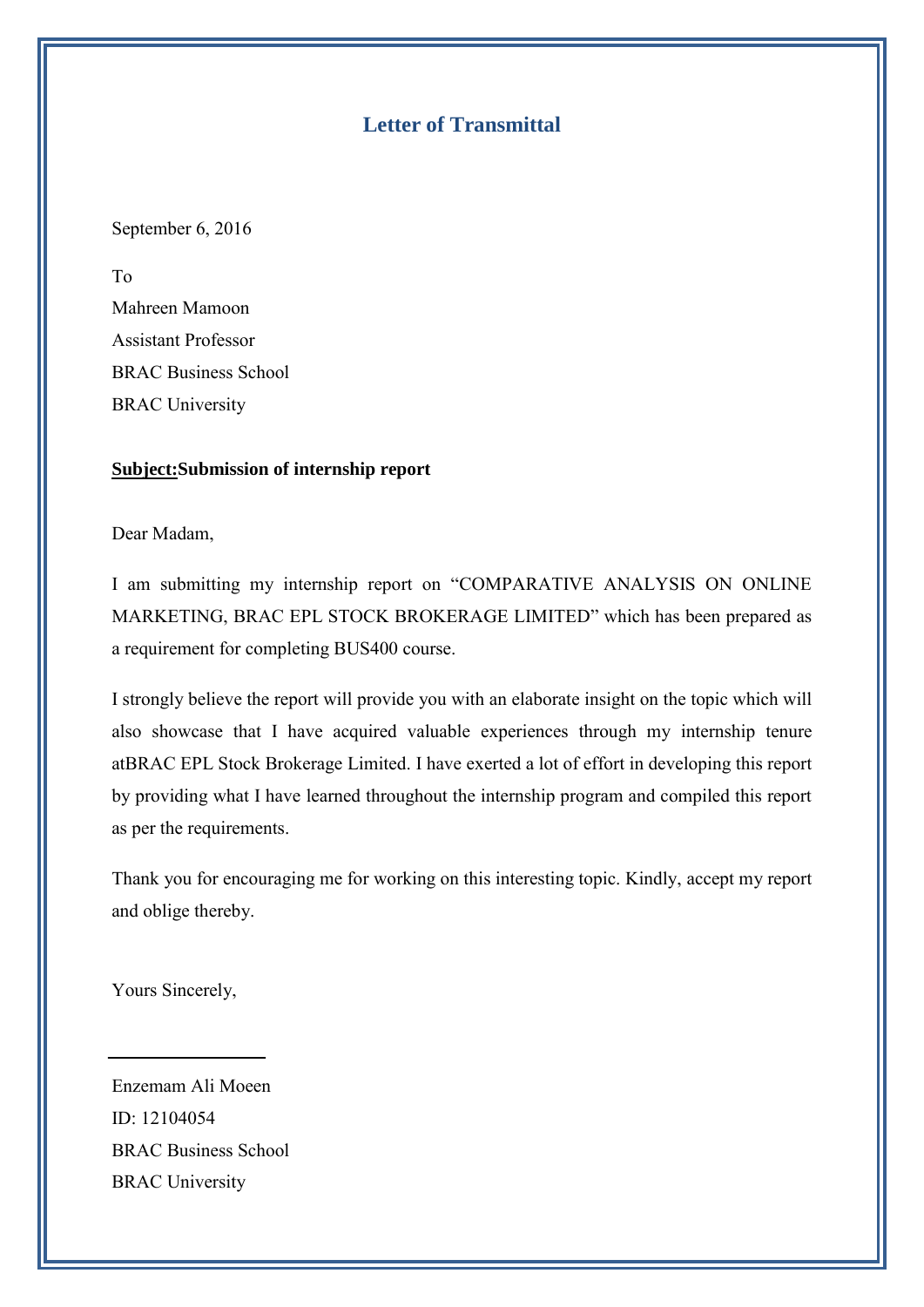#### **Acknowledgement**

I would like to start this report by acknowledging my gratefulness to the Almighty. I would like to express heartfelt gratitude to every single person who has assisted me in the preparation of this internship report. I wish to thank them for their support and guidance in every step.

I would like to take the opportunity to say my gratitude towards Ms. Mahreen Mamoon, Assistant Professor, BRAC Business School, for her endless support and guidance during the internship period. This report has been prepared and presented to her for the assessment and final evaluation of this course.

I must remember to express my appreciation to Mr. Razib Al Mamoon, Head of Corporate Sales, BRAC EPL Stock Brokerage Limited under whose supervision I went through my internship. I would also like to thank Mrs. Shanila Mehjabin, Unit Head- Group Business Development, Corporate and Strategic Sales, BRAC EPL Stock Brokerage Limited for her kind support and extremely valuable feedback. Simultaneously, I would like to thank my other colleagues of BRAC EPL Stock Brokerage who provided me with enormous insights and helped me to learn the situation of the current capital market scenario.

Last of all, I am grateful to BRAC University which is the reason I am standing here on the peak of earning my Undergrad degree successfully.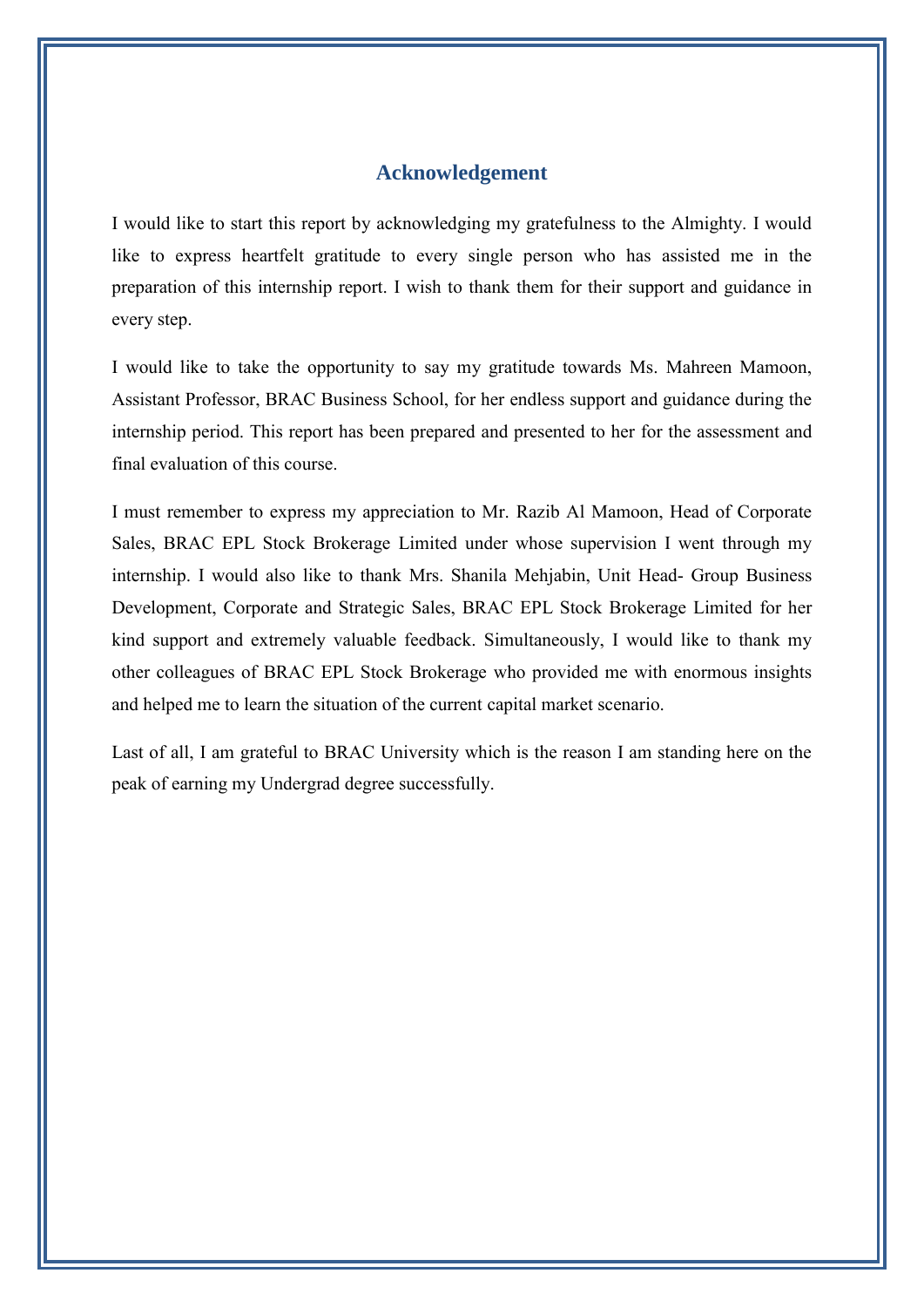#### **Executive Summary**

The report is on BRAC EPL Stock Brokerage Limited which is  $2<sup>nd</sup>$  largest Stock Brokerage in Bangladesh. This report has been fundamentally written to showcase my learning curve while working as an intern.

This report mainly focuses on a brief comparative analysis of the online corporate sales and business development structure of BRAC EPL Stock Brokerage Limited.

During my 3-month long tenure as an intern I was assigned to the Head of Corporate Sales and my main jobs included brainstorming marketing tactics and creating channels to convey the products of those brainstorming sessions to the customers with the help of the Unit Head of Group Business Development. I aided my supervisor in every way possible during this period.

The report begins with a brief overview of the BESL and quickly evolves into the analysis of the department's procedure and their role in the company.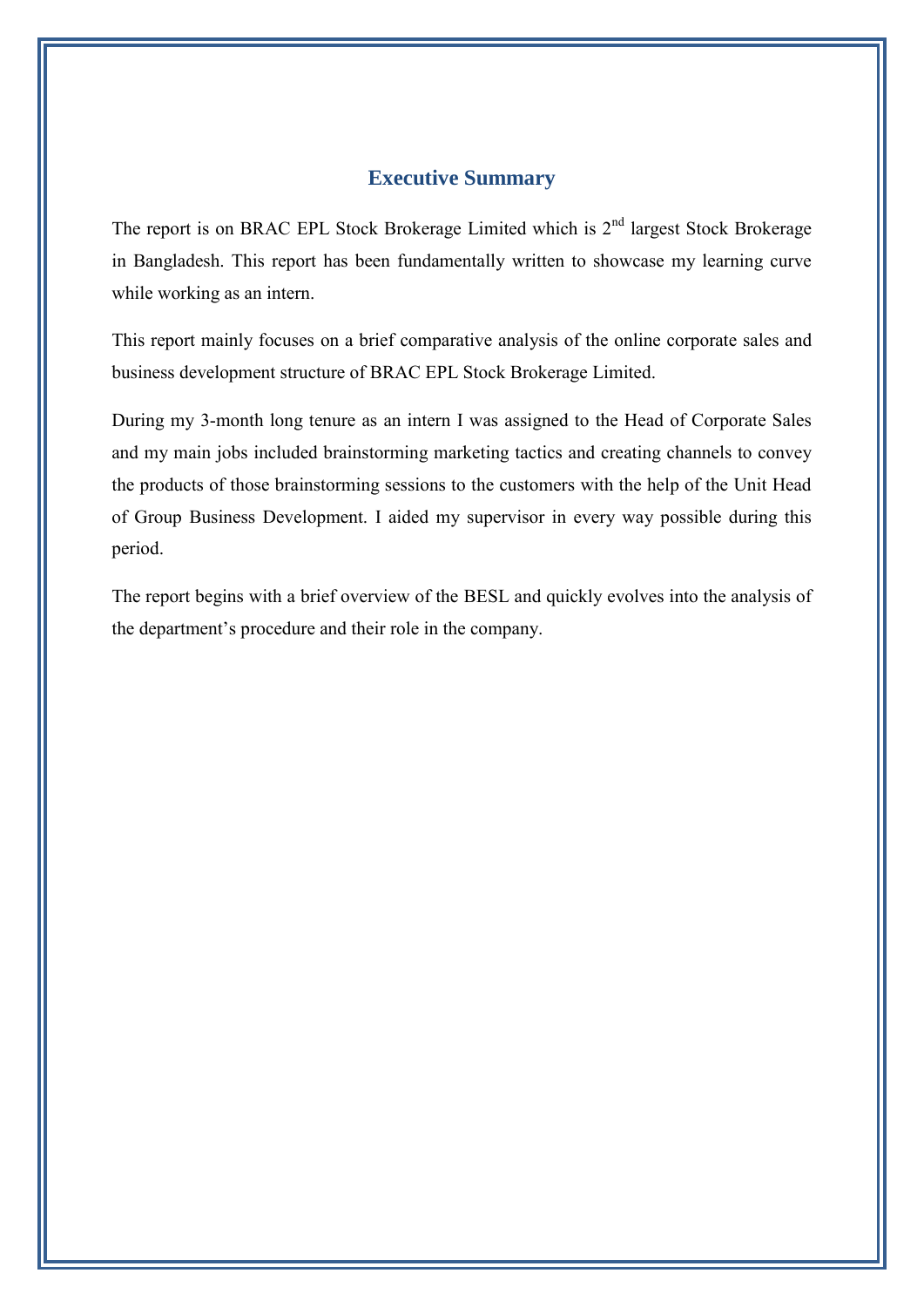# **Table of Contents**

| 1.   |                | Introduction 6 |  |
|------|----------------|----------------|--|
| 2.   |                |                |  |
| 2.1  |                |                |  |
| 2.2  |                |                |  |
| 2.3  |                |                |  |
| 2.4  |                |                |  |
| 2.5  |                |                |  |
| 2.6  |                |                |  |
| 2.7  |                |                |  |
| 2.8  |                |                |  |
|      | "              |                |  |
|      | $\overline{2}$ |                |  |
|      | $\boxed{2}$    |                |  |
|      | 2              |                |  |
|      | $\overline{2}$ |                |  |
| 2.9  |                |                |  |
| 2.10 |                |                |  |
| 3.   |                |                |  |
| 3.1  |                |                |  |
| 4.   |                |                |  |
| 4.1  |                |                |  |
| 4.2  |                |                |  |
| 4.3  |                |                |  |
| 5.   |                |                |  |
| 5.1  |                |                |  |
| 5.2  |                |                |  |
| 5.3  |                |                |  |
| 6.   |                |                |  |
| 7.   |                |                |  |
|      |                |                |  |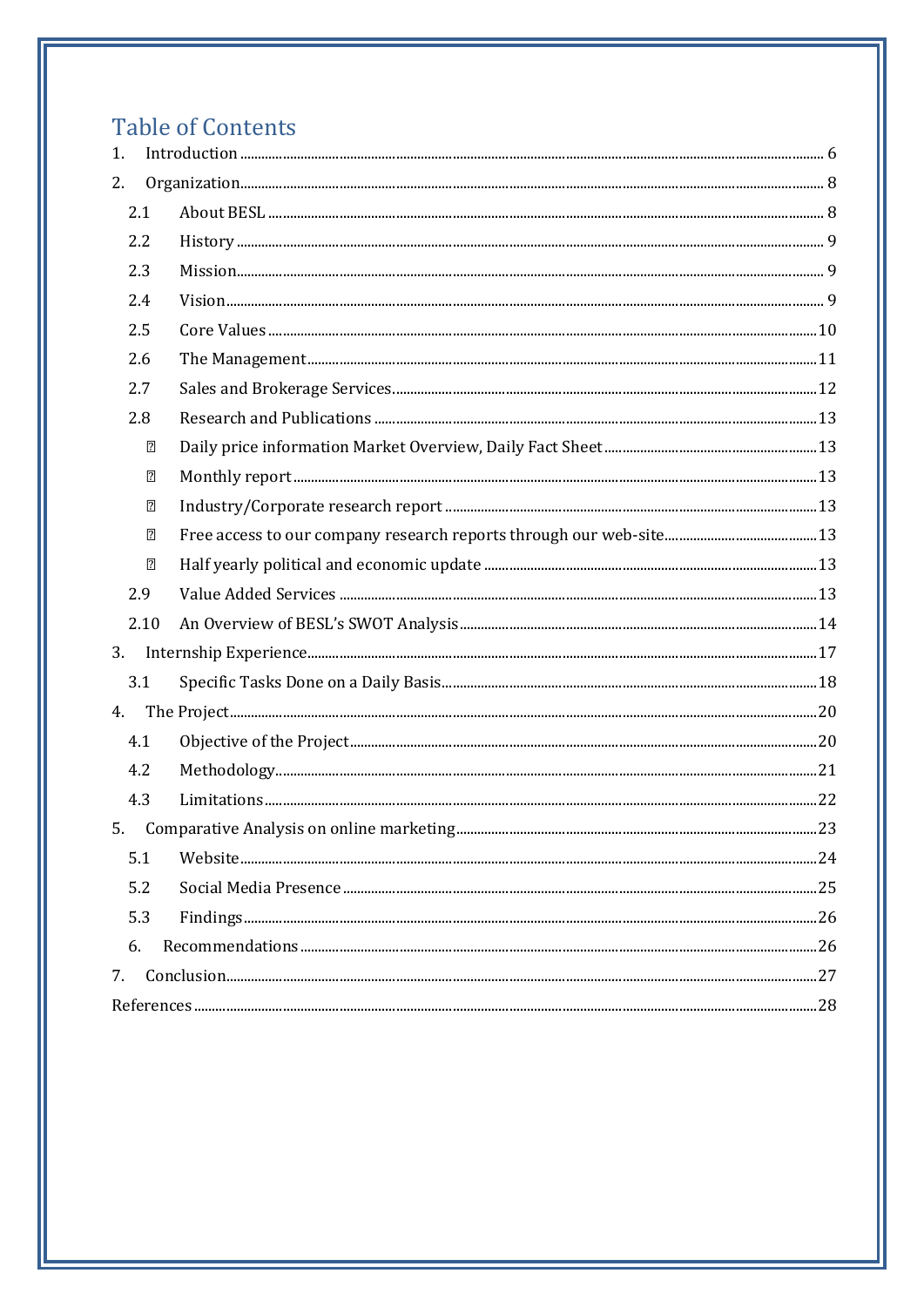## **1.Introduction**

Capital market can be termed as the chariot of raising capital, which accelerates industrialization as well as the privatization process. In other words, capital market is comprised of the share and stock markets of the country. This is a market for raising long term fund with the emergence of the need for infrastructural development projectsand for setting up of new industries for entrepreneurial attempts and as a result, now there are more frequent needs of funds.

Potential of Bangladeshi Capital Market

- Providing valuable initial support for corporate growth
- Focusing on improving governance and developing advanced market products
- Achievement on significant milestones on the social development side

Three Elements of the Capital Market

- FINANCIAL ASSETS/INSTRUMENTS/SECURITIES
- FINANCIAL INTERMEDIARIES
- FINANCIAL MARKETS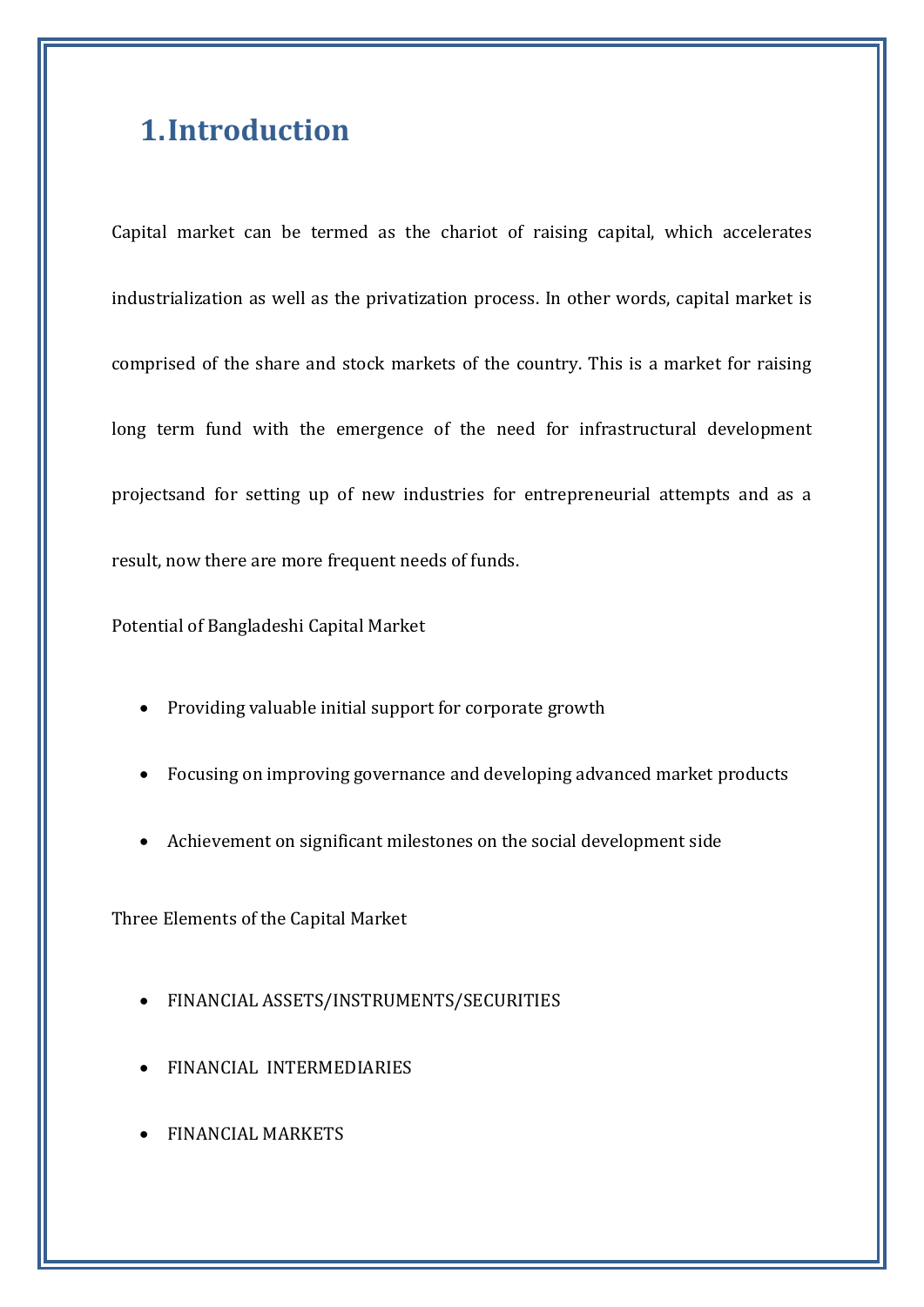The tangible asset is one whose value is dependent on its physical properties such as buildings, machines, furniture, and so on.

The individual or entity that offers the future cash flows is called the issuer of the financial "instrument" and the owner of the security is called the investor. The instruments may be:

- Debentures/ Bonds
- Trust indenture
- Debenture Redemption Reserve
- Term Loans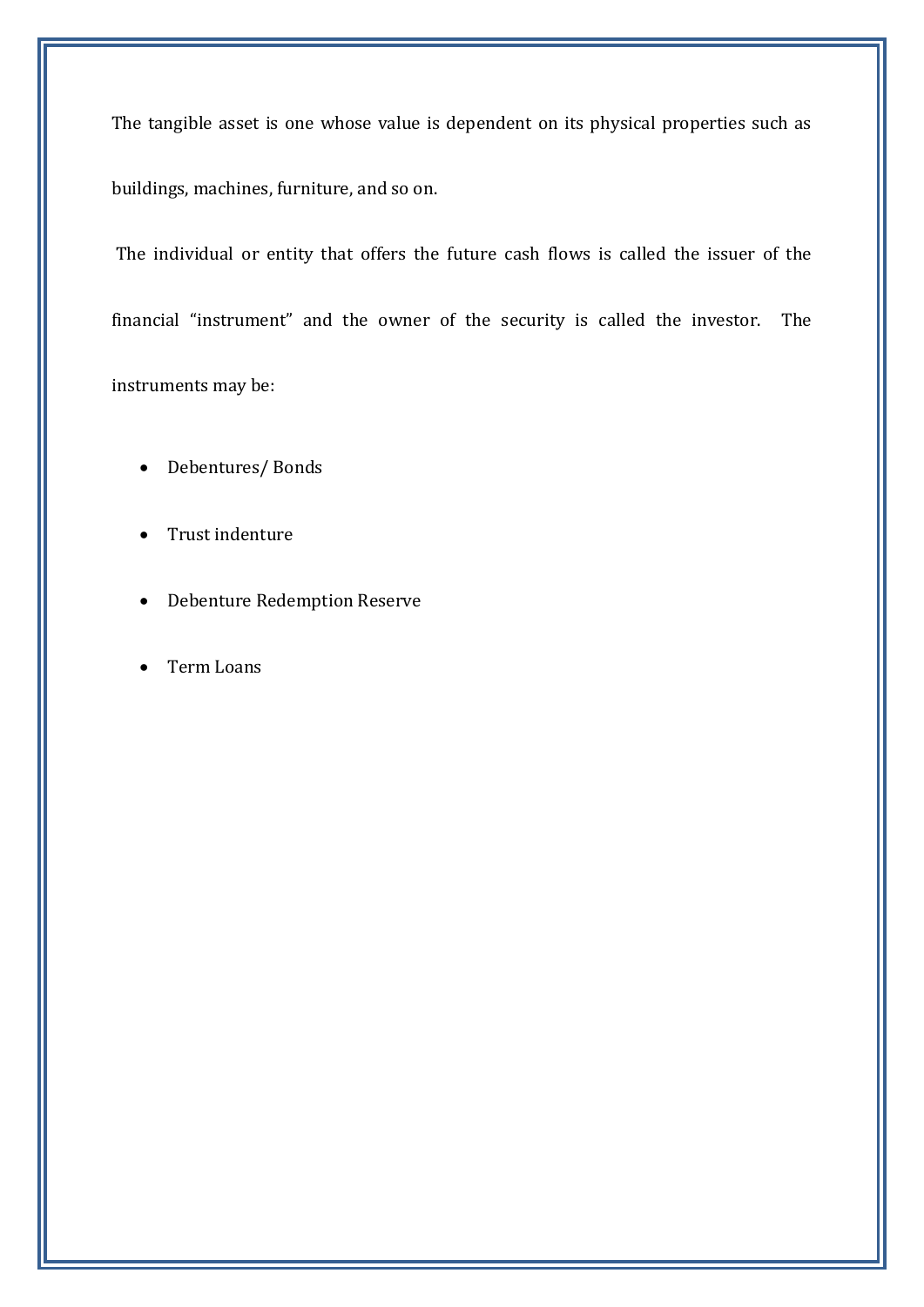# **2. Organization**

### 2.1 About BESL

BRAC EPL Stock Brokerage Limited is one of the leading stock brokerages in the country, ranking 2nd in terms of total turnover in 2015. BESL offer services to international institutions, domestic institutions, retail clients as well as non-resident Bangladeshis (NRBs). They are also the pioneer and leader in facilitating foreign portfolio investments in Bangladesh and boast an international award-winning equity research team. In addition, the reputation of BESL goes far beyond the borders of Bangladesh, both through its own efforts, and also through the reputation of its parent company, BRAC Bank.

BRAC EPL Stock Brokerage Limited has membership at both of the country's stock exchanges; the Dhaka Stock Exchange (DSE) and the Chittagong Stock Exchange (CSE). Presently there are 7 branches, of which three are located in Dhaka, one in Chittagong, one in Comilla and one in Chowmuhani, and one in Sylhet. At present, BRAC EPL STOCK BROKERAGE LTD.plans to open one branch in Bogra.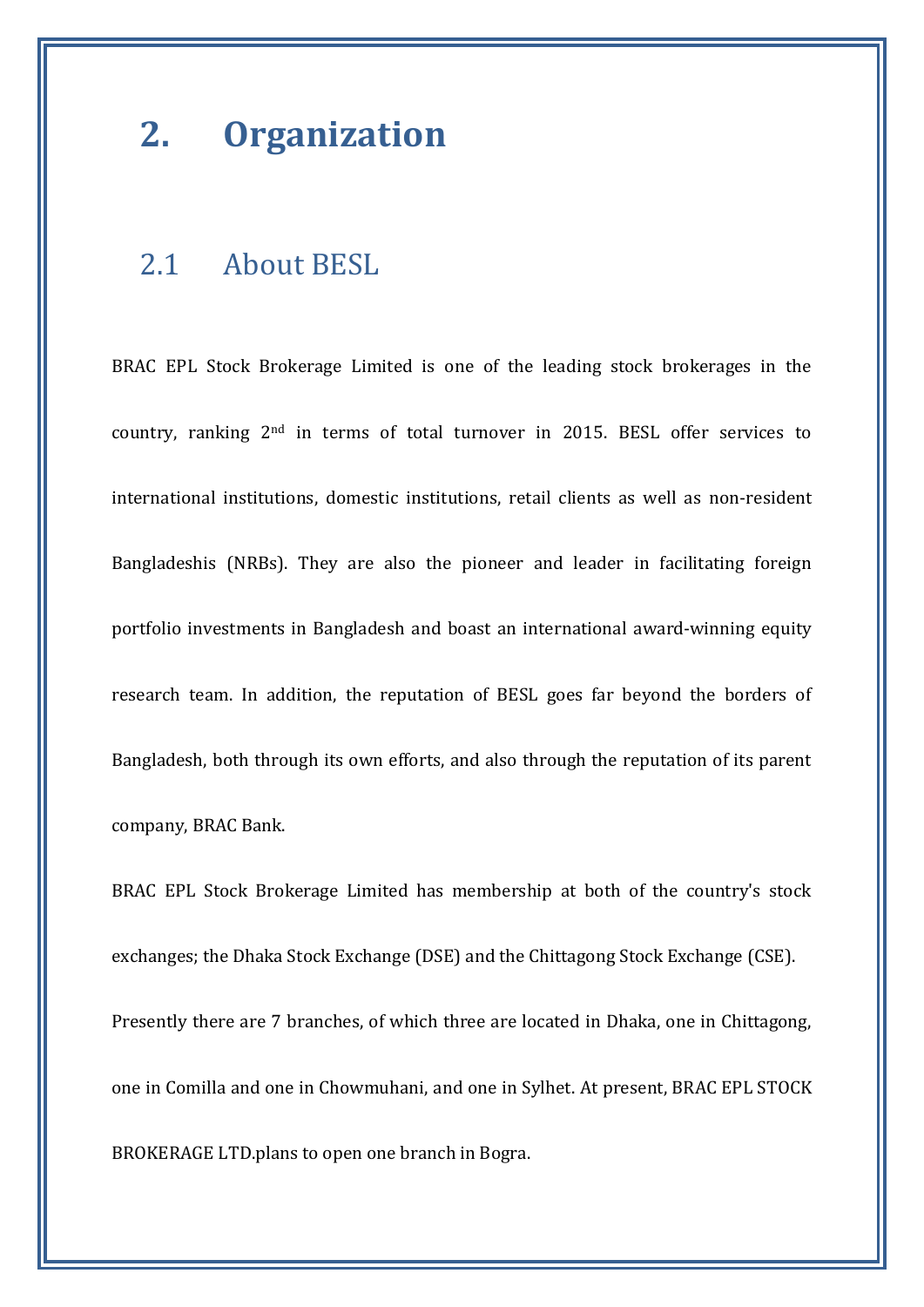### 2.2 History

BESL was previously known as Equity Partners Securities Limited (EPSL), the company was formed in early 2000 as a brokerage house licensed by the Securities and Exchange Commission of Bangladesh. In August 2009, BRAC Bank Limited bought 51% of its equity and EPSL was renamed as BRAC EPL Stock Brokerage Limited.

# 2.3 Mission

We strive to develop a sustainable growth model that will guide us to market leadership through advanced technology and superior client service. We aim to create a highly visible brand by developing a diverse talent pool and synergy within the group.

### 2.4 Vision

To be the trusted broker of choice for all investors by offering unrivalled level of investment and customer service.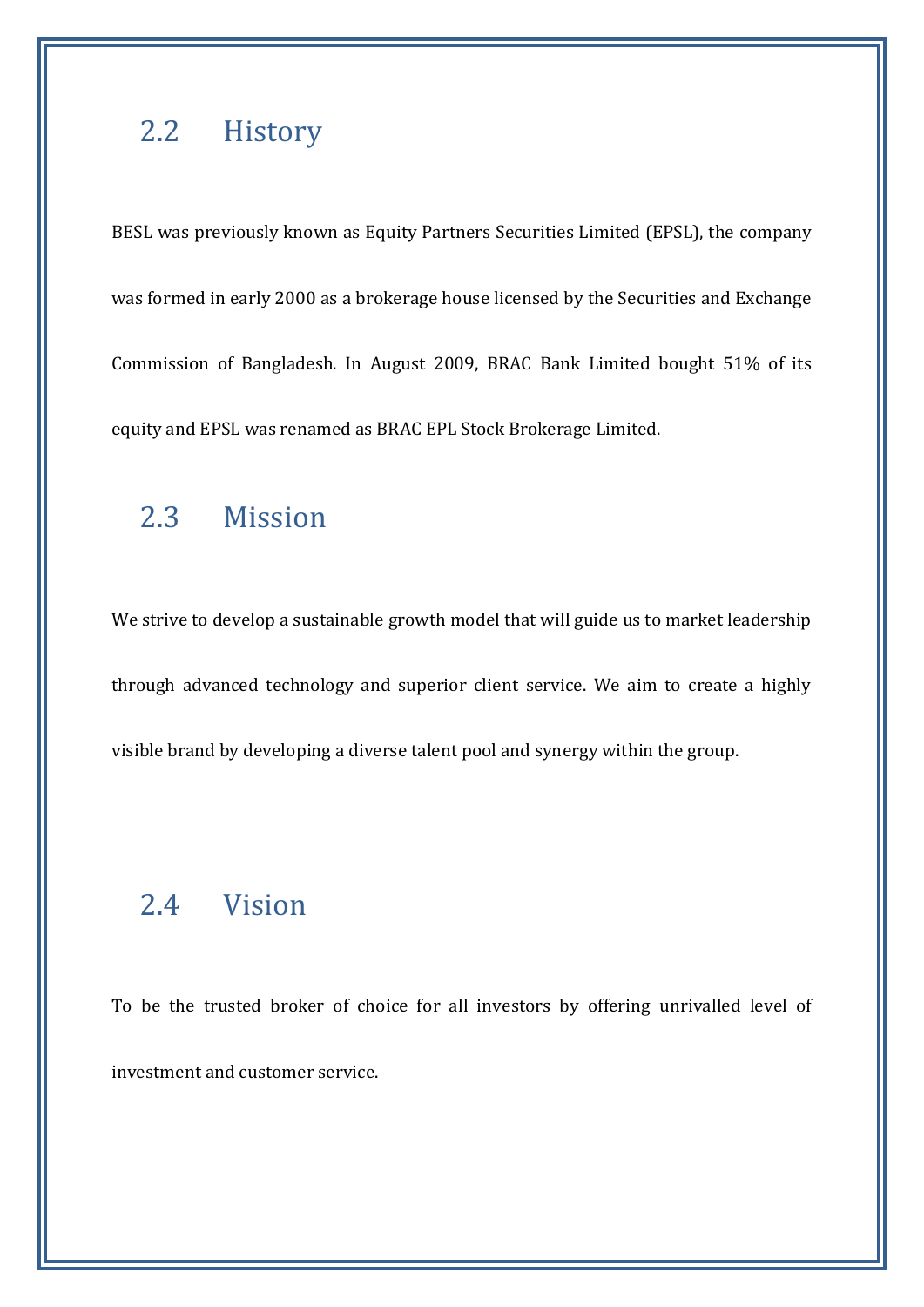# 2.5 Core Values

- Customer Focus
- Innovation
- Integrity
- Team Work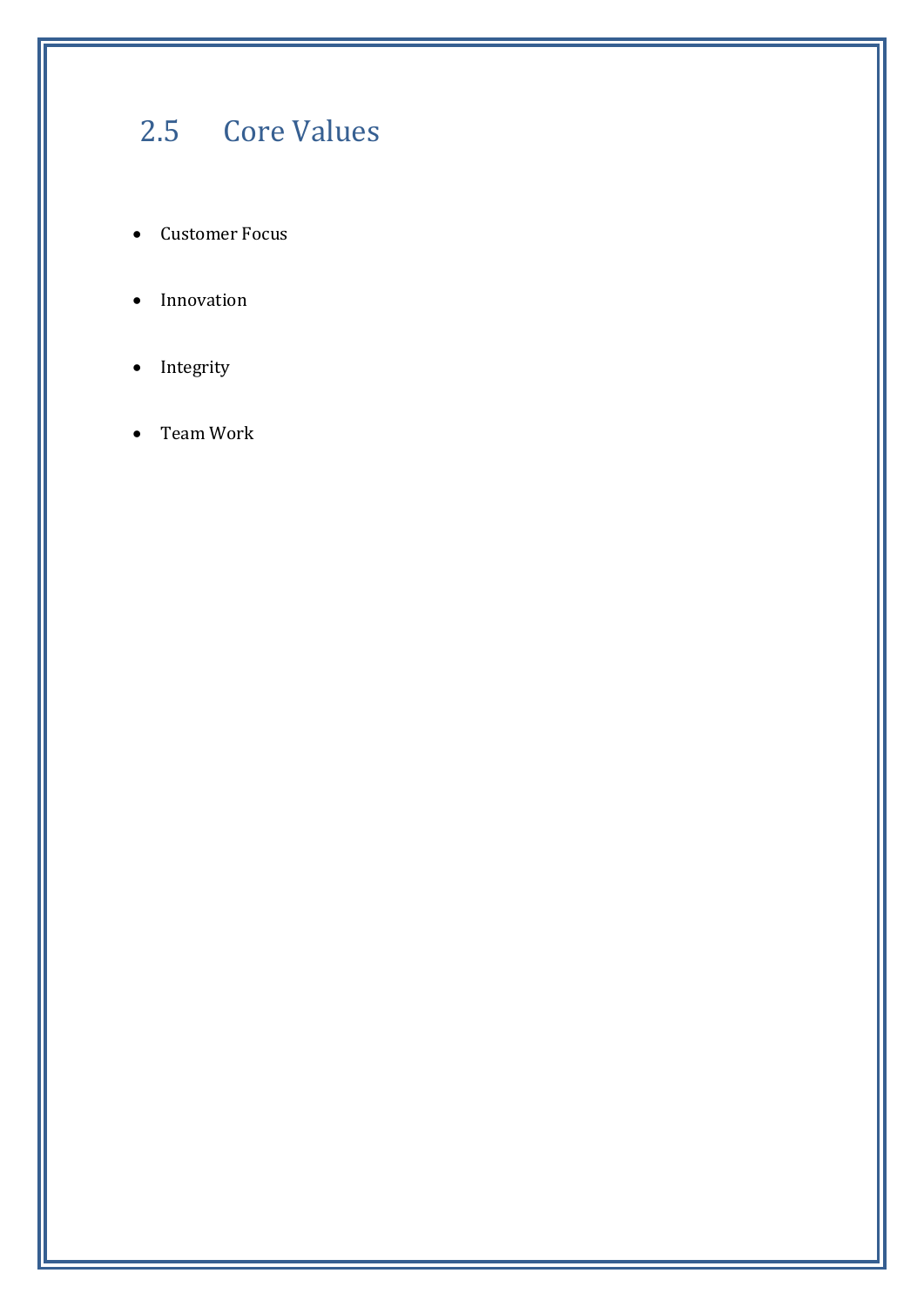# 2.6 The Management

**The Management** 



Mr. Sherief M A Rahman Chief Executive Officer



Mizanur Rahman Chowdhury Chief Operating Officer



Ahsanur Rahman Head of International Trade & Sales



Fahmida Khan, ACA Head of Finance & Company Secretary



Kumaresh Saha Head of Priority Services



Nagma Mahmood Head of HR & Corporate Affairs



Md. Razib Al Mamun Head of Corporate Sales



Ali Imam Head of Research



**Mohammad Ariful Hoque Molliq** Head of Retail Sales

(BRAC EPL Stock Brokerage Limited, 2013)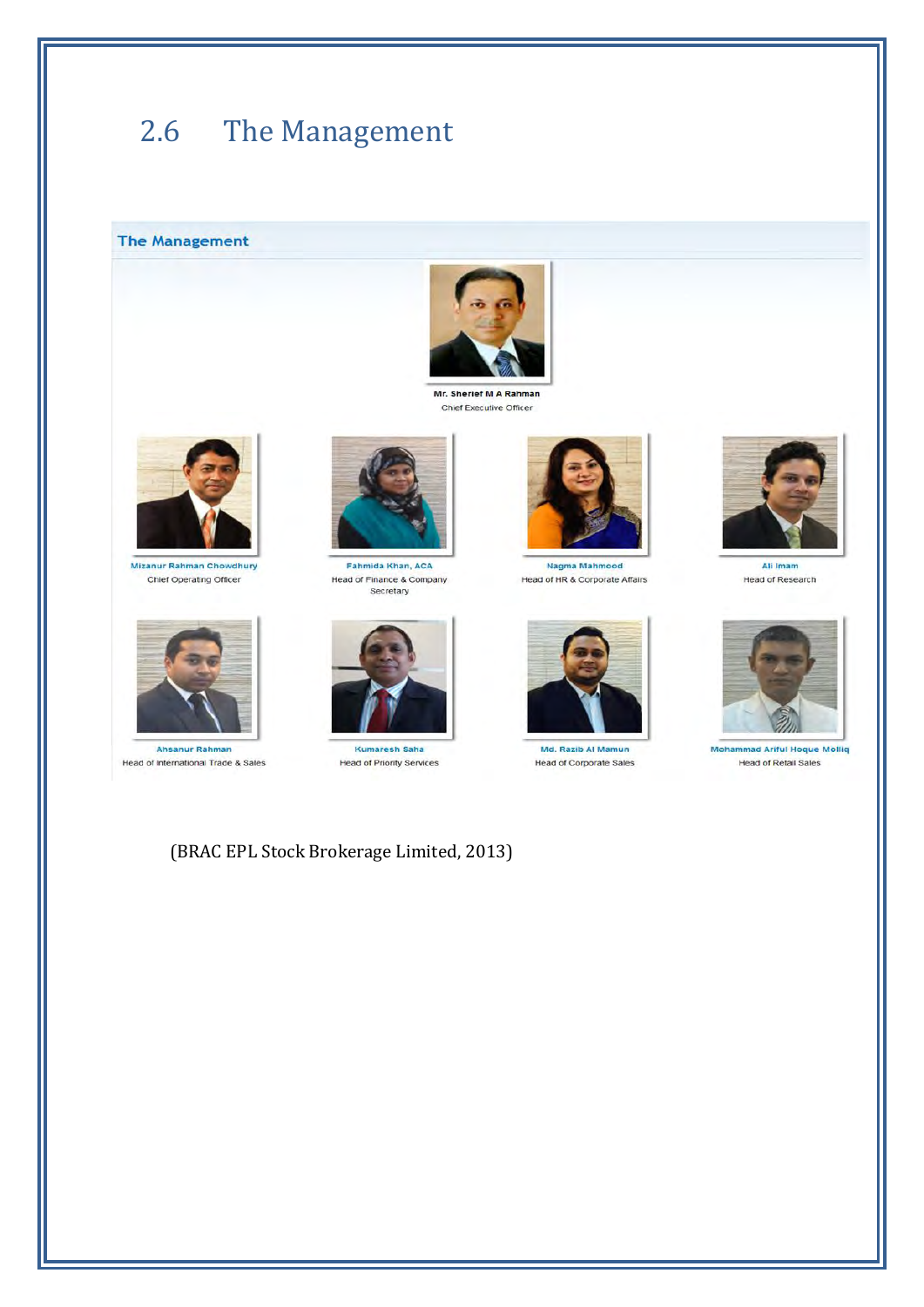# 2.7 Sales and Brokerage Services

- Brokerage services for Intuitional Clients
- Foreign Fund Managers
- Trust
- Corporation
- Brokerage Service for retail (Individual) Clients
- Provide Margin lone at competitive interest rate
- International and Domestic Placement of Securities
- Brokerage Services
- Trade Execution Dhaka and Chittagong Stock Exchange Limited
- Pre-IPO private placement opportunities through Merchant Banks
- Appointment of dedicated and skilled sales representative
- Opportunities for trading in different financial instruments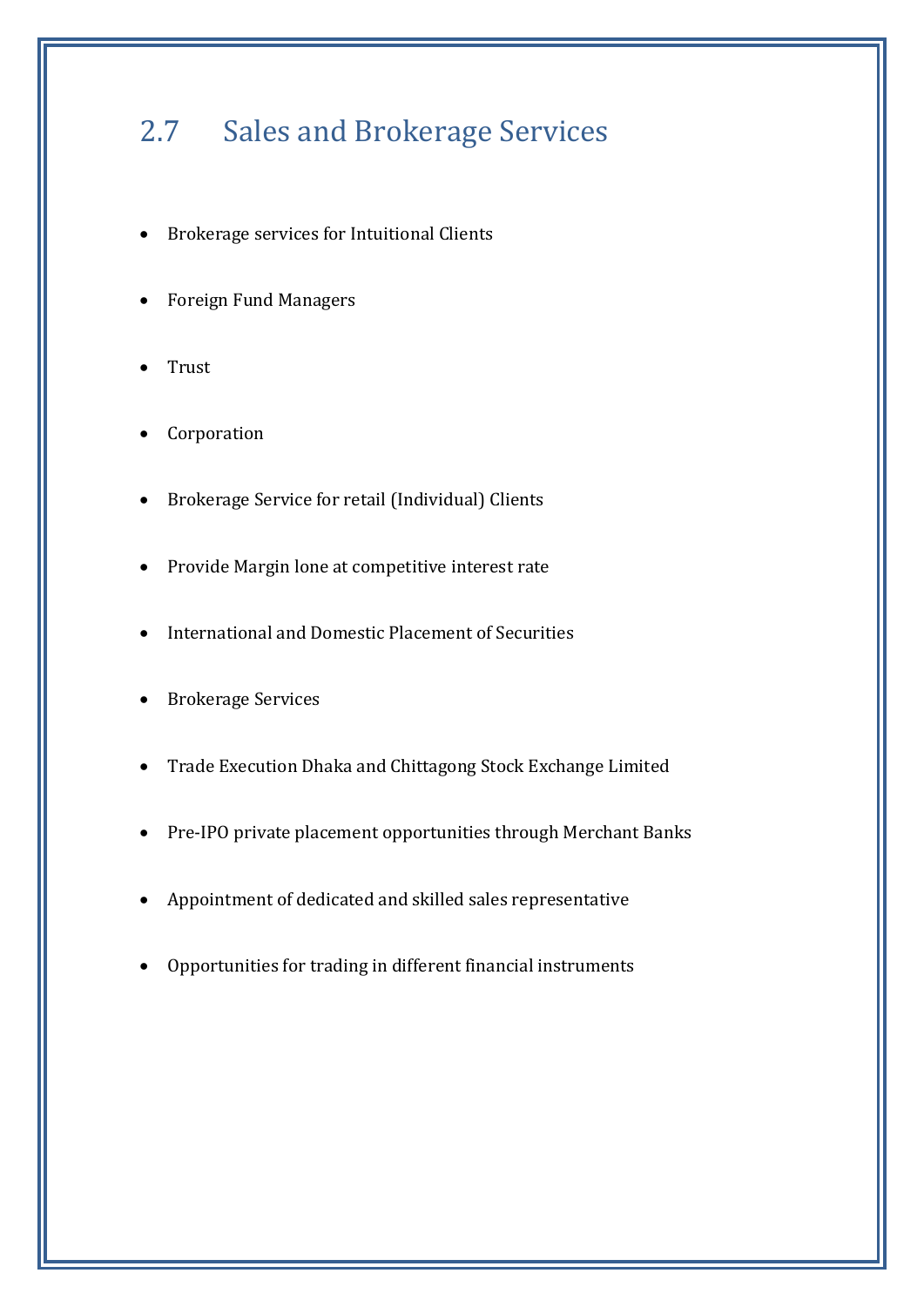# 2.8 Research and Publications

- Daily price information Market Overview, Daily Fact Sheet
- Monthly report
- Industry/Corporate research report
- Free access to our company research reports through our web-site
- Half yearly political and economic update

# 2.9 Value Added Services

- Daily portfolio services through email
- Daily trade confirmation through SMS service
- Web services for portfolio and report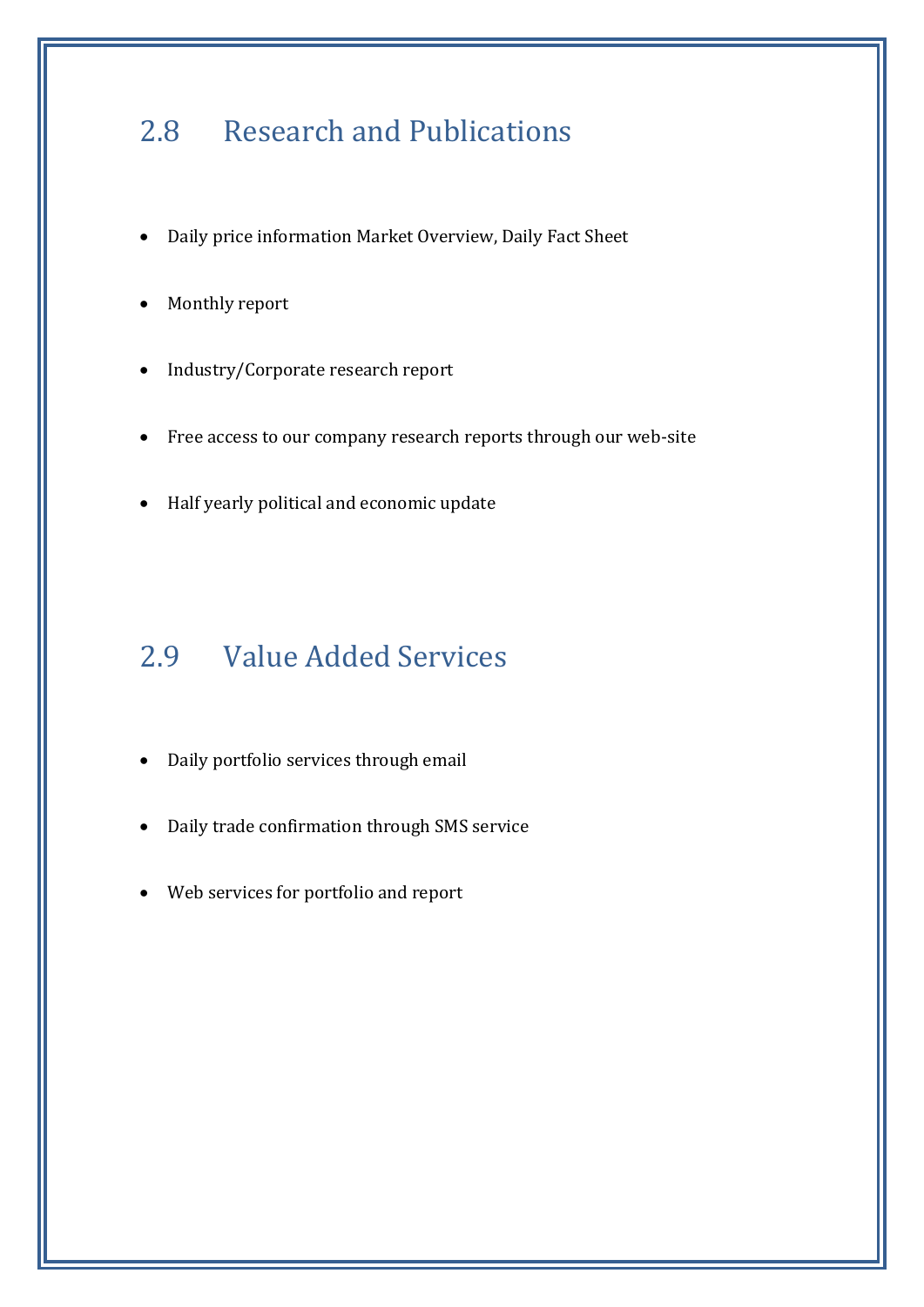# 2.10 An Overview of BESL's SWOT Analysis

Every single business entity has some strength, weakness, opportunity and threat and like all other organizations BRAC EPL Stock Brokerage Limited also has some strength and opportunity and besides these the company has some weakness and threats. Although, strength and weakness are internal factors, which company can increase and decrease by implementing different strategies. On the other hand, opportunity and threats comes from external environment where organization doing their business. Though there is no role of company itself for facing these threats, or creating opportunity, but company has the chance to realize the opportunity comes from external factor and can take defensive actions to minimize the threats.

#### **Strength:**

- Skilled and knowledgeable employees of BRAC EPL Stock Brokerage Limited.
- Realize the reputation of BRAC Bank as wholly owned subsidiary of BRAC Bank.
- Sophisticated tools and financial analysis.
- Highly complained operating system.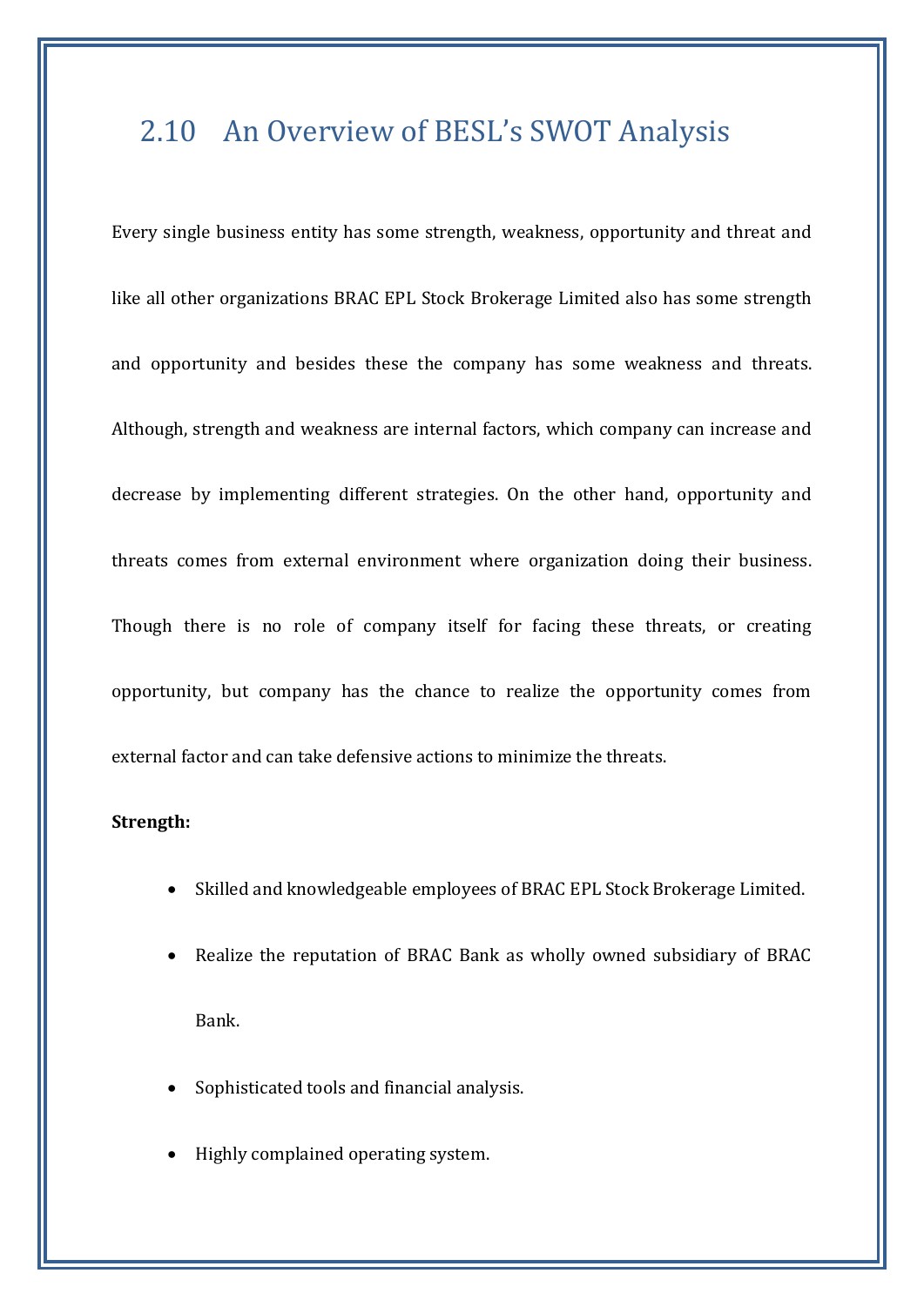#### **Weakness:**

- Less number of branches.
- Lacking of manpower.
- Insufficient marketing effort.

#### **Opportunity:**

Increase the volume of trade by attracting foreign investor and remittance

earners.

- Having a scope to expanding the market share.
- Investors are began to be sophisticated, now they are locking better service

and take calculative judgment about the service of broker house.

Provide the online trading service.

#### **Threats:**

- Low turnover in the capital market of Bangladesh.
- Political and social unrest in Bangladesh.
- Existing and upcoming broker houses in the market with attracting facilities.
- Frequent uncoordinated policy making by different regulatory bodies.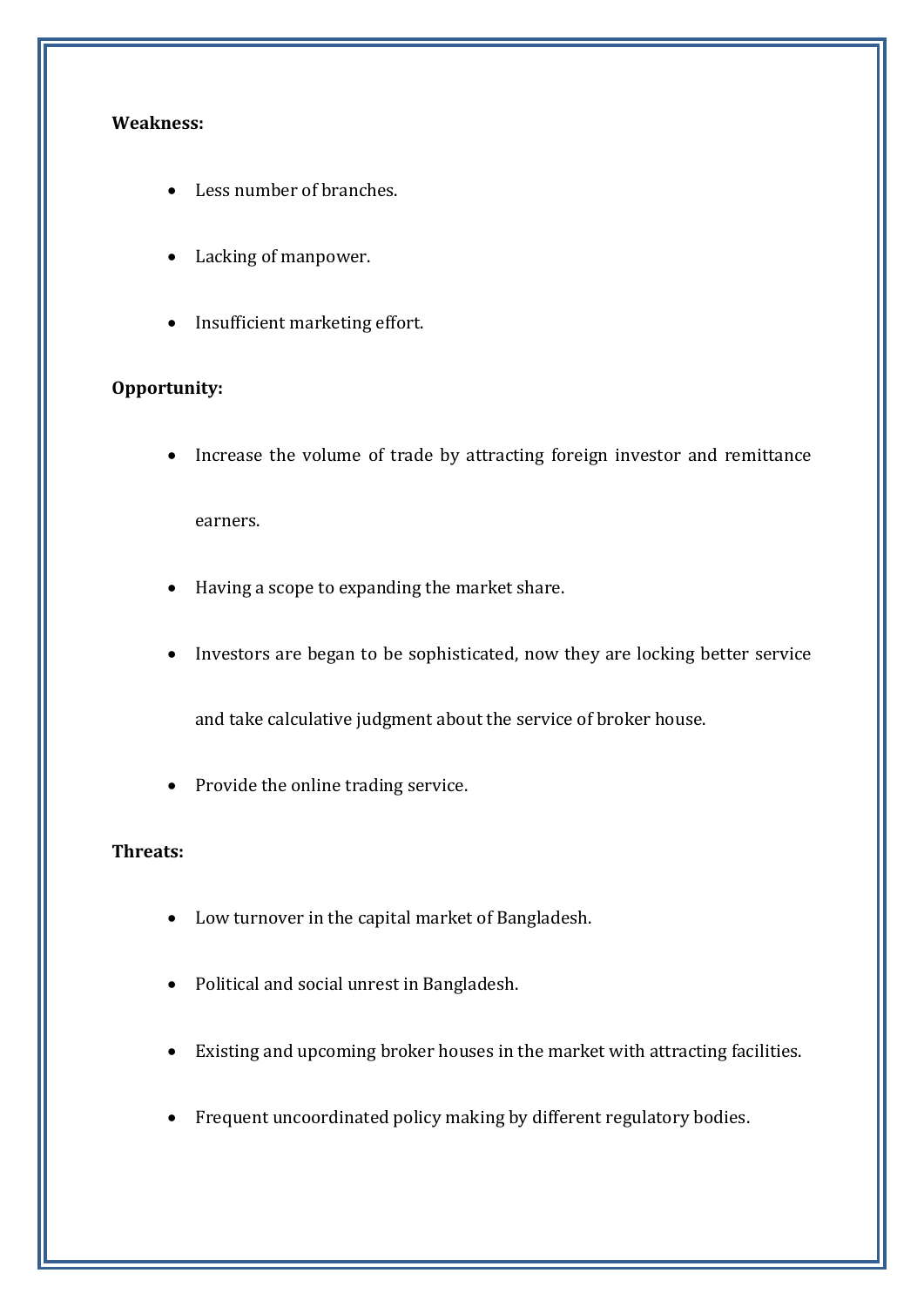

Fig: SWOT Analysis of BRAC EPL Stock Brokerage Limited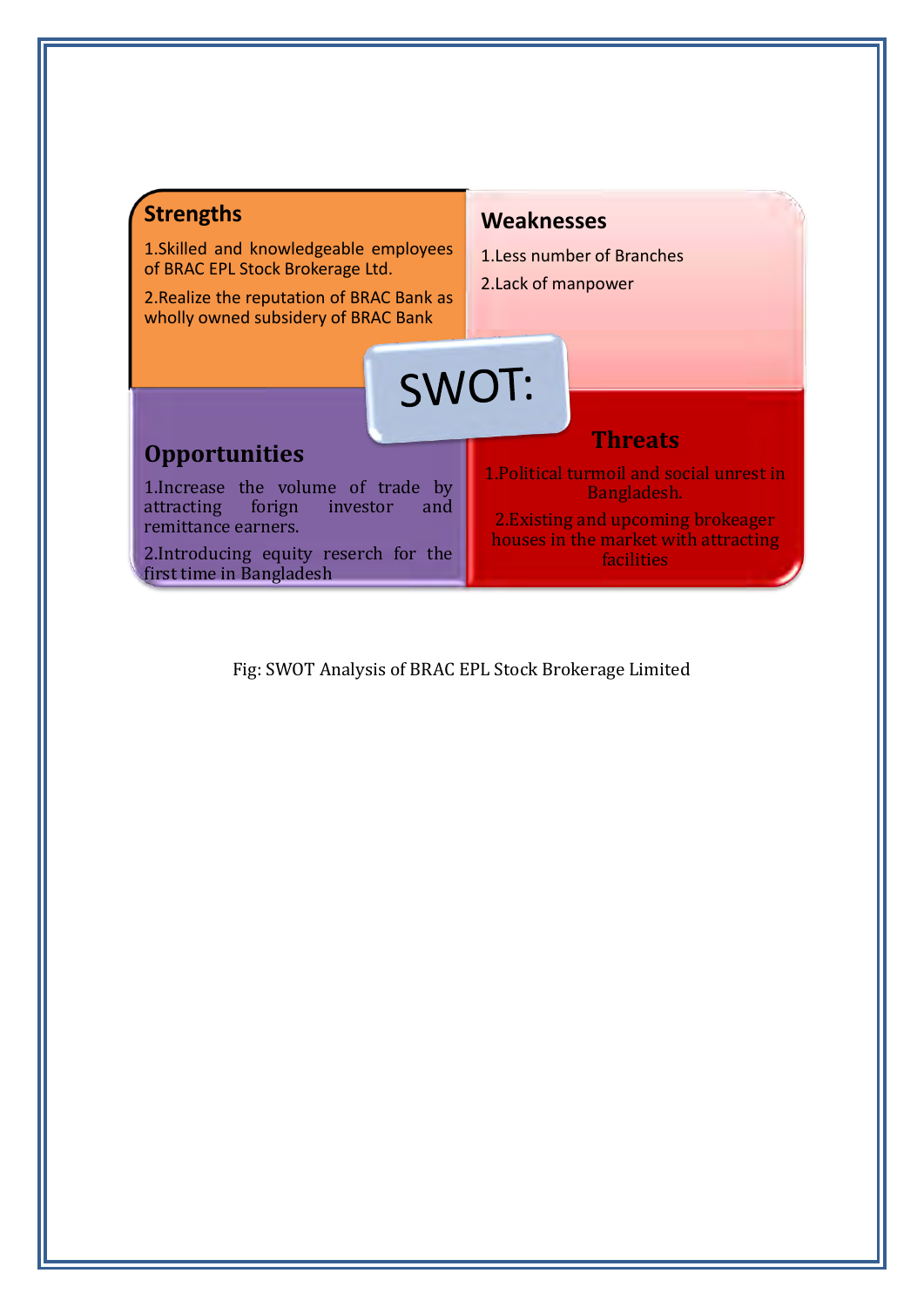### **3.Internship Experience**

I started out my internship tenure at Bitopi Leo Burnett as I am more interested in working in the creative field, however, after a day at Bitopi Leo Burnett I realized that the work environment was not suitable for me and the very next day I was asked to come in for an interview at BESL. I am glad that I decided to go along with my instinct and went for the interview despite already have gotten offers from notable advertising agencies in the country. The interview turned out to be the best one I have ever been in. I was asked to join the very next day and realized that this was a great opportunity to discipline myself through a more structured organization.

I am humbled by the experience and knowledge I have gathered about the capital market and corporate culture at BESL. I was recruited as an intern for the Corporate Sales department which acts as the backbone of the entire brokerage firm. I was chosen to brainstorm and deliver ideas and channels through which the BESL products could be marketed to the customers. In addition, due to my experience in Online Marketing I was put solely in charge of strategizing digital marketing strategies for BESL. I was also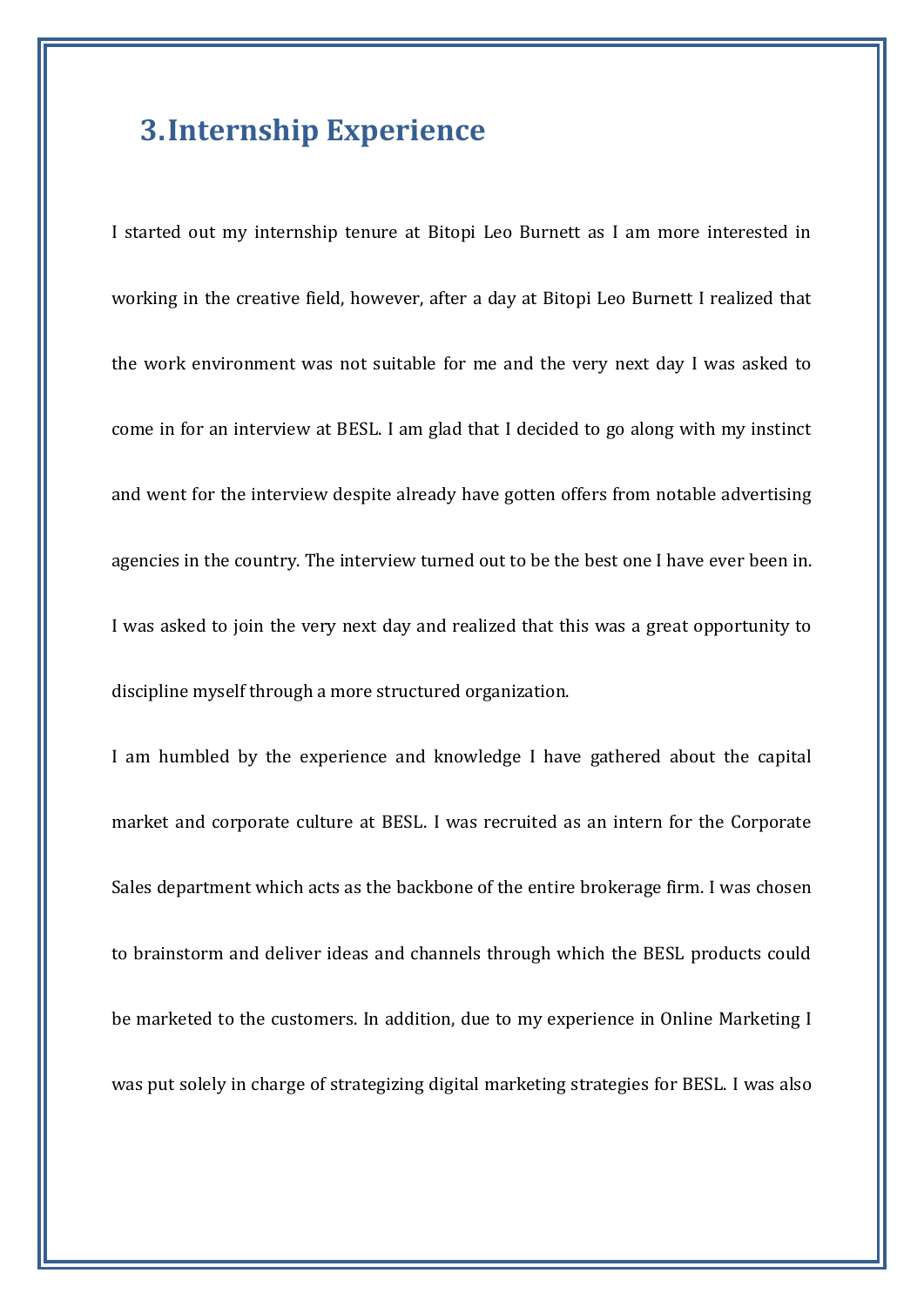the only intern who would go for pitching to crucial clients with the Head of Corporate Sales.

The overall experience has helped me unlock a few personal strengths and weakness of myself. I have come to know from my tenure that I can easily adjust or adapt to the needs of the task to be completed, I am a true team player and I am very good at strategizing marketing tactics according to recent trends. As for weakness, I have realized that I am not calm and very anxious and will be working on fixing the weakness and turning it to a strength in my coming professional years.

### 3.1 Specific Tasks Done on a Daily Basis

• Sitting down with the Unit Head of Group Business Development to note down

the entire day's work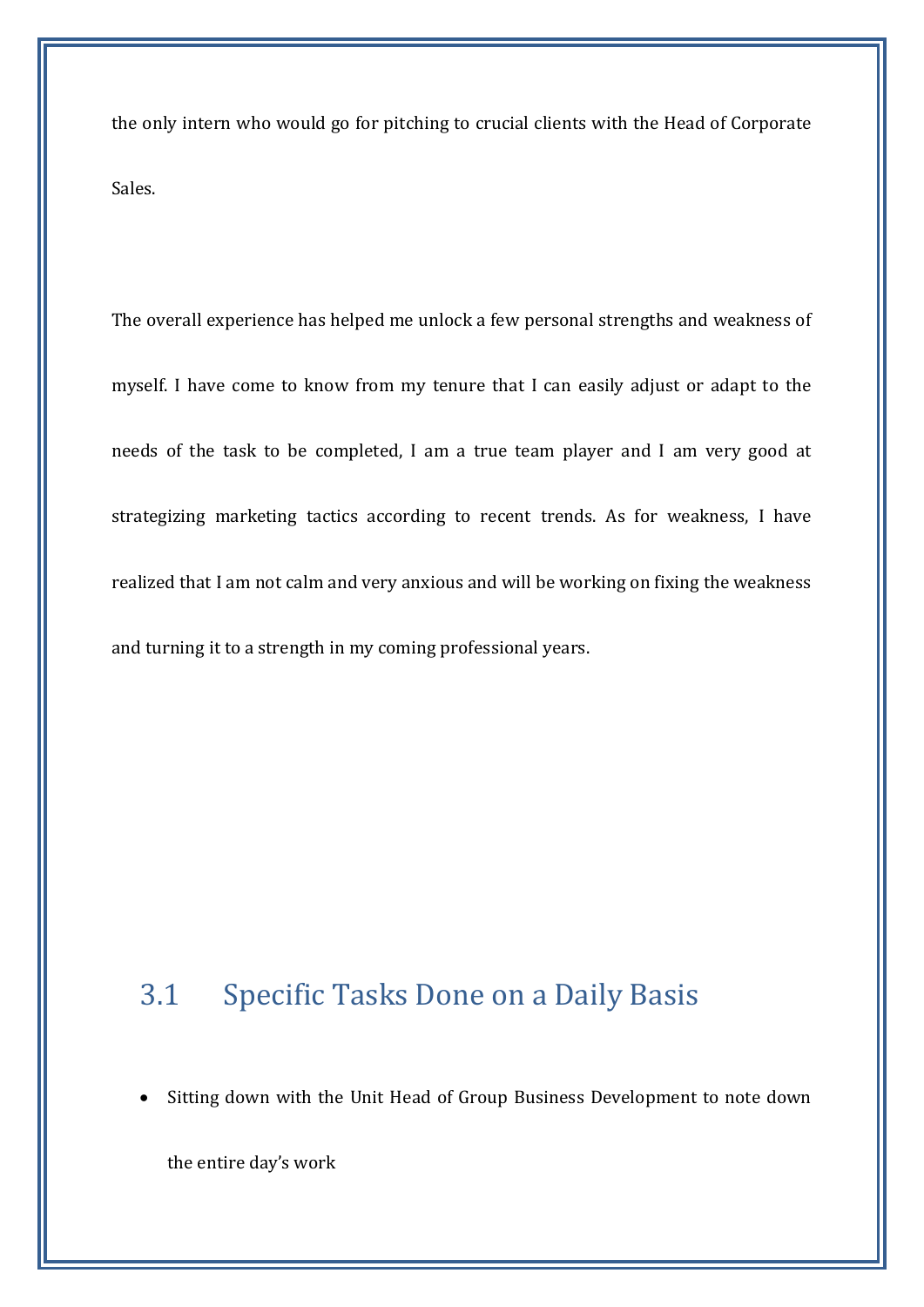- Briefing the other corporate sales interns on their daily tasks and helping them manage their scheduled visits to service points
- Organizing and archiving potential client database
- Notifying the customers about new offers via email
- Publishing daily market information on Facebook as a part of digital media

#### marketing

- Writing email templates for sending out to potential clients
- Preparing presentations for my supervisor's sales pitches
- Constant communication with the customers
- Constant communication with client service executives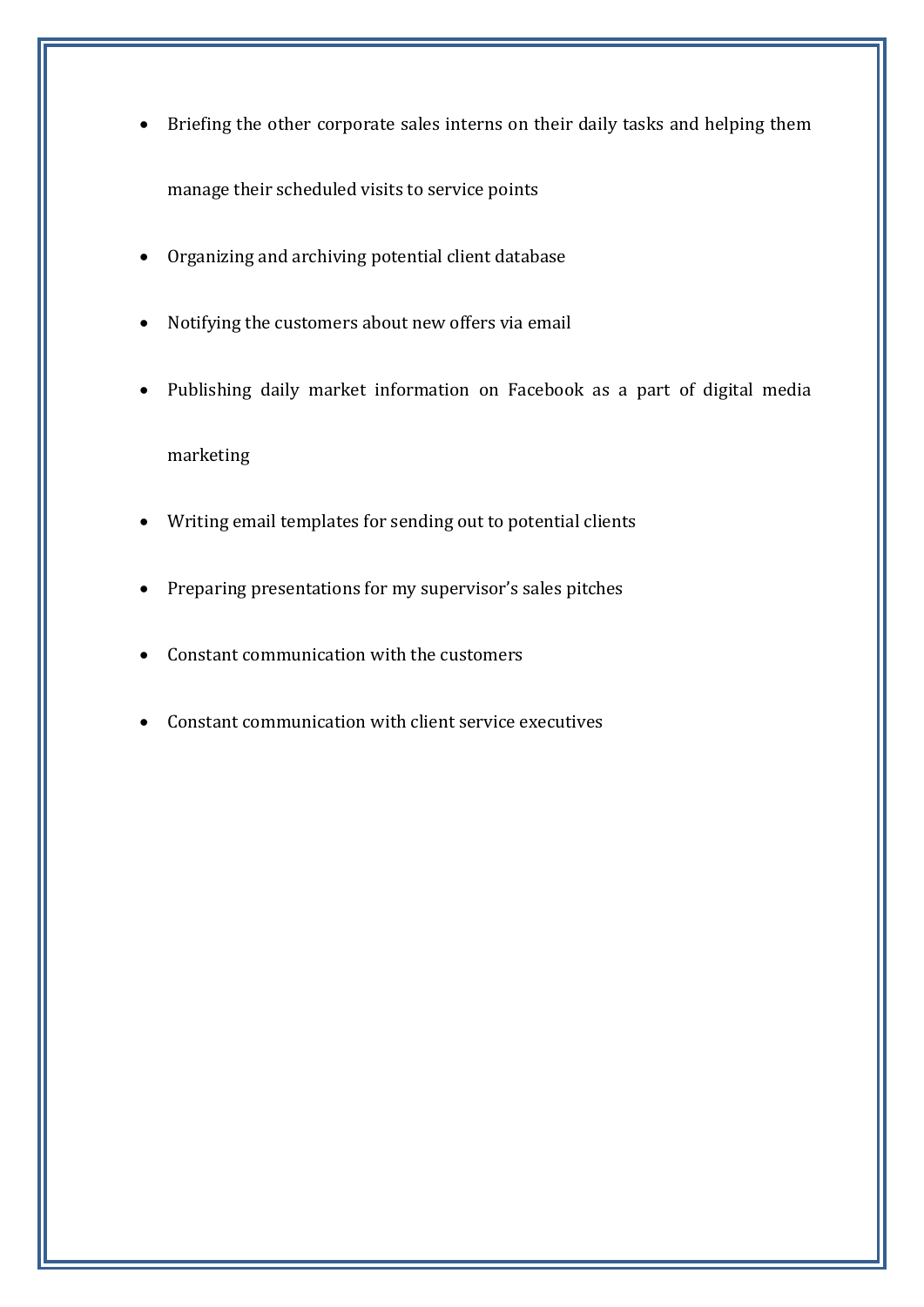# **4. The Project**

# 4.1 Objective of the Project

- To understand the overall situation of the online presence of BRAC EPL Stock Brokerage Limited
- To present a comparative analysis between the Facebook pages of BESL and Lanka Bangla Securities Ltd.
- To showcase how Facebook presence or online presence provides a competitive edge to gain investors or customers to open accounts at BESL
- To understand the overall communication and business development flaws of **BESL**
- To portray the gaps between conducting only traditional marketing and conducting both digital and traditional marketing together.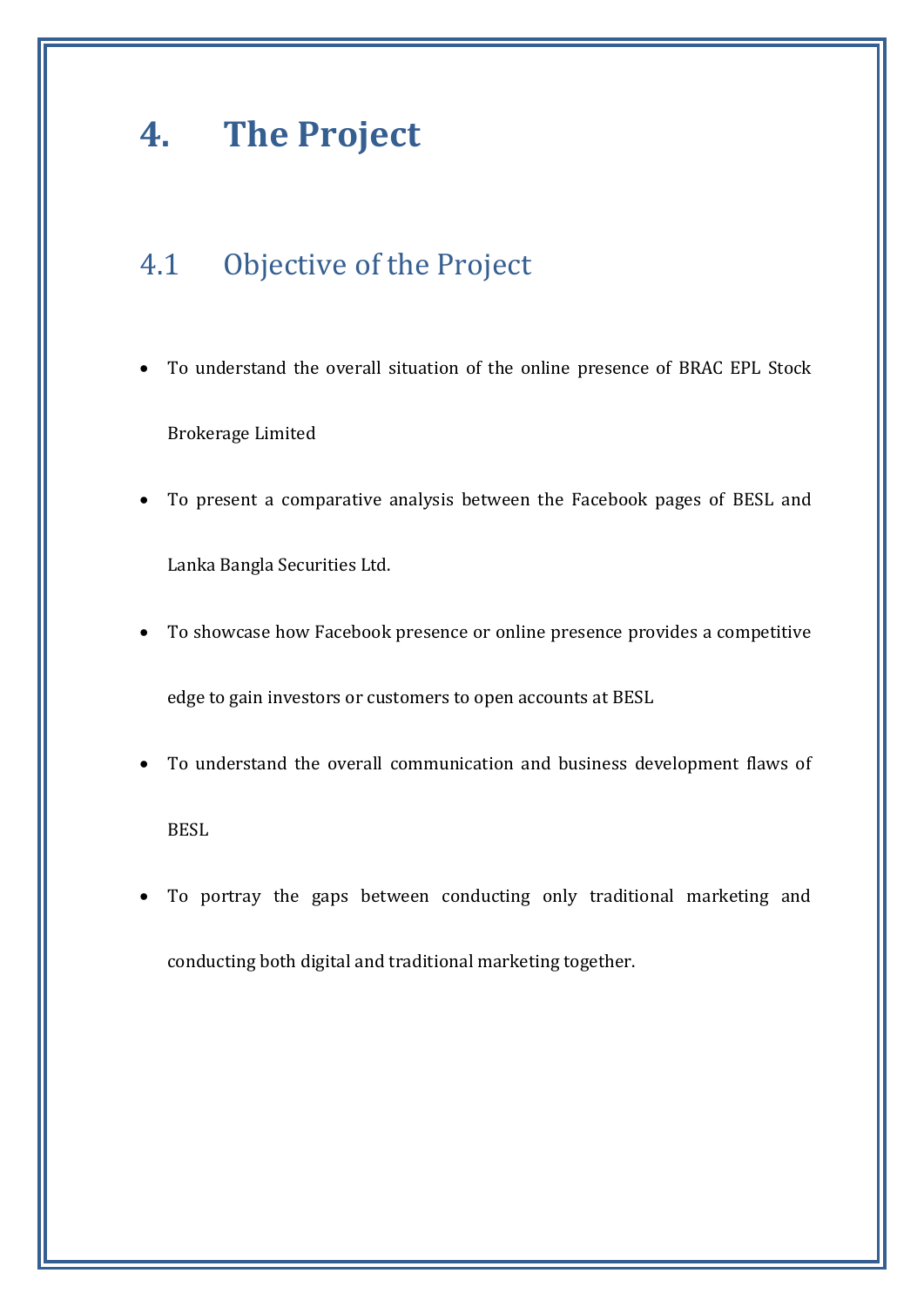## 4.2 Methodology

The Analysis and data collection has been conducted on the basis of "Comparative Analysis of Online Marketing, BRAC EPL Stock Brokerage Limited."

The data collection mainly included Primary research conducted with the help of my

colleagues at BESL and the Secondary research included the following sources:

- Facebook Page and Website of BESL
- Facebook Page and Website of Lanka Bangla Securities Limited
- Mr. X, from the Agency X who are conducting the digital media marketing of

LBSL. (Name of person and agency has not been mentioned as person is under

confidentiality clause)

- My colleagues at the BESL head office in Motijheel, IT department
- The Unit Head of Group Business Development, Ms. ShanilaMehjabin
- Assistant Manager, Corporate Sales, Mr. RayhanSadib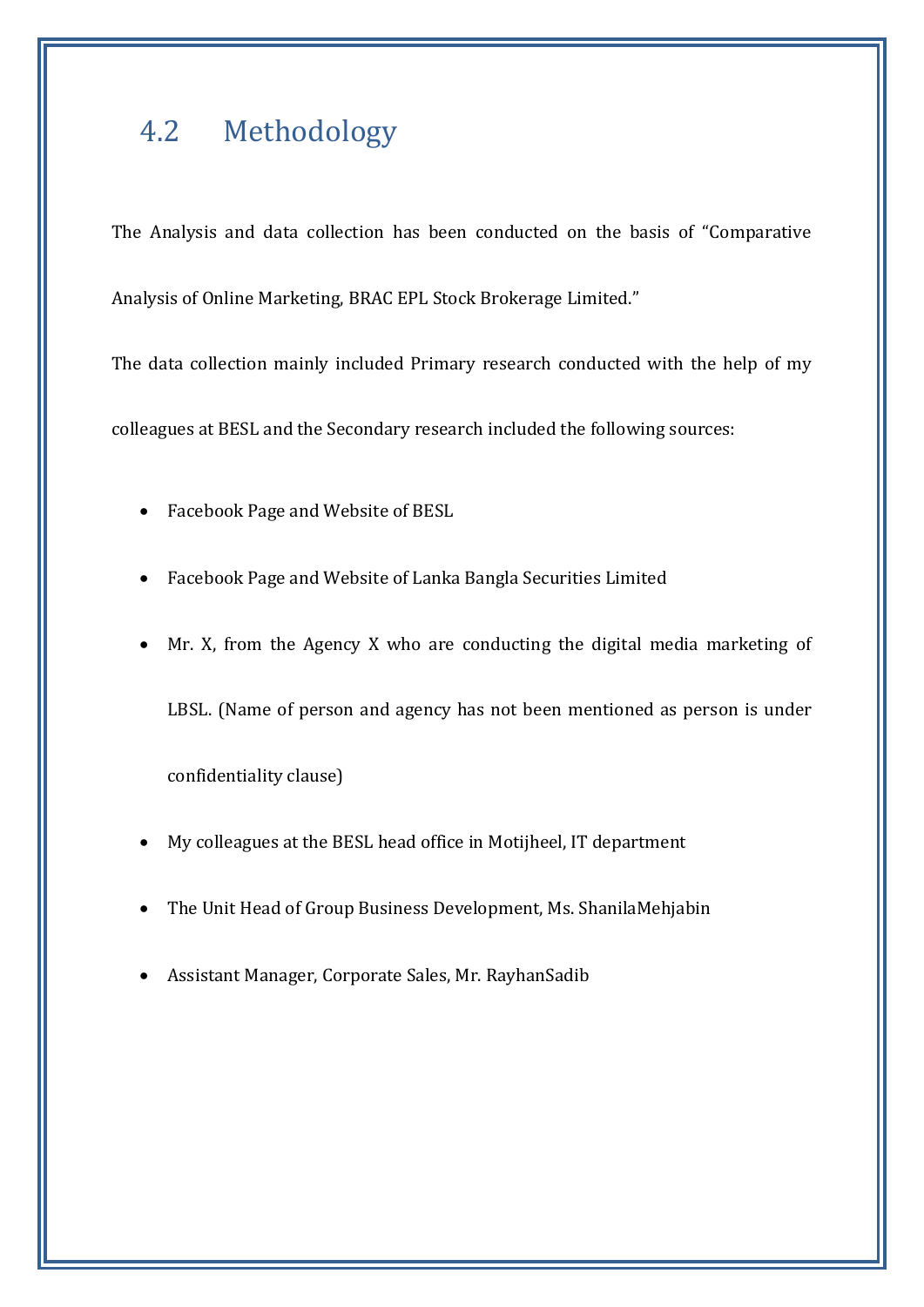# 4.3 Limitations

The following limitations were faced by me when preparing this report and collecting

data:

- 3 months are not enough to compare and analyze the online presence of two entities
- Lack of cooperation from the management of BESL to carry out test runs, that is,

Facebook advertisement

- Lack of response from existing BESL clients
- Lack of communication department's support to test run Facebook Ads.
- Lack of cooperation due to confidentiality from certain sources.
- Research results incomplete due to lack of knowledge of general population

about the stock market.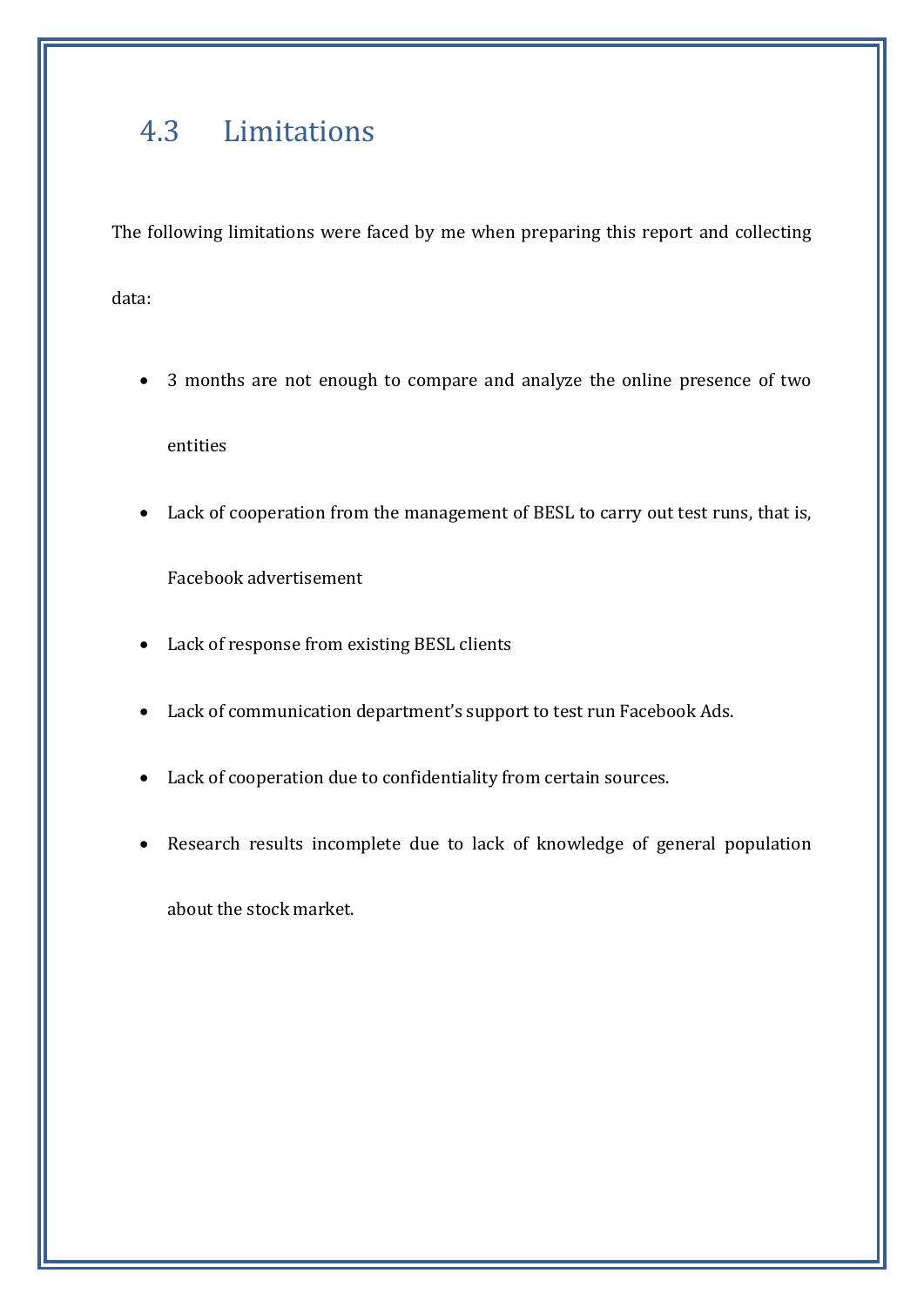### **5.Comparative Analysis on online marketing**

"With the presence of highly growing internet users, relative low cost and easy going strategies 'online marketing' is also becoming so crucial for every business hub."(Hassan, Momen, & Sultana, 2010)

The introduction of Social Media platforms on the internet such as Facebook, YouTube, Twitter, LinkedIn, Snapchat, Instagram, Google+, etc. have provided the marketing industries of the entire world with a whole new dimension of implementing brand development strategies and reach out to more consumers within a very short period of time. In a developing country, like Bangladesh, the trend has also caught on and the current "Marketing Scenario" in a word is 'Booming'. According to a recent survey by Business Habit the current number of Facebook users in the country stands at 30 million approximately, with Snapchat users set to increase by 27.2% all over the world by 2016 according to eMarketer. Therefore, it is evident that the future will provide Bangladeshi marketers with a bunch of opportunity to take brands and their presence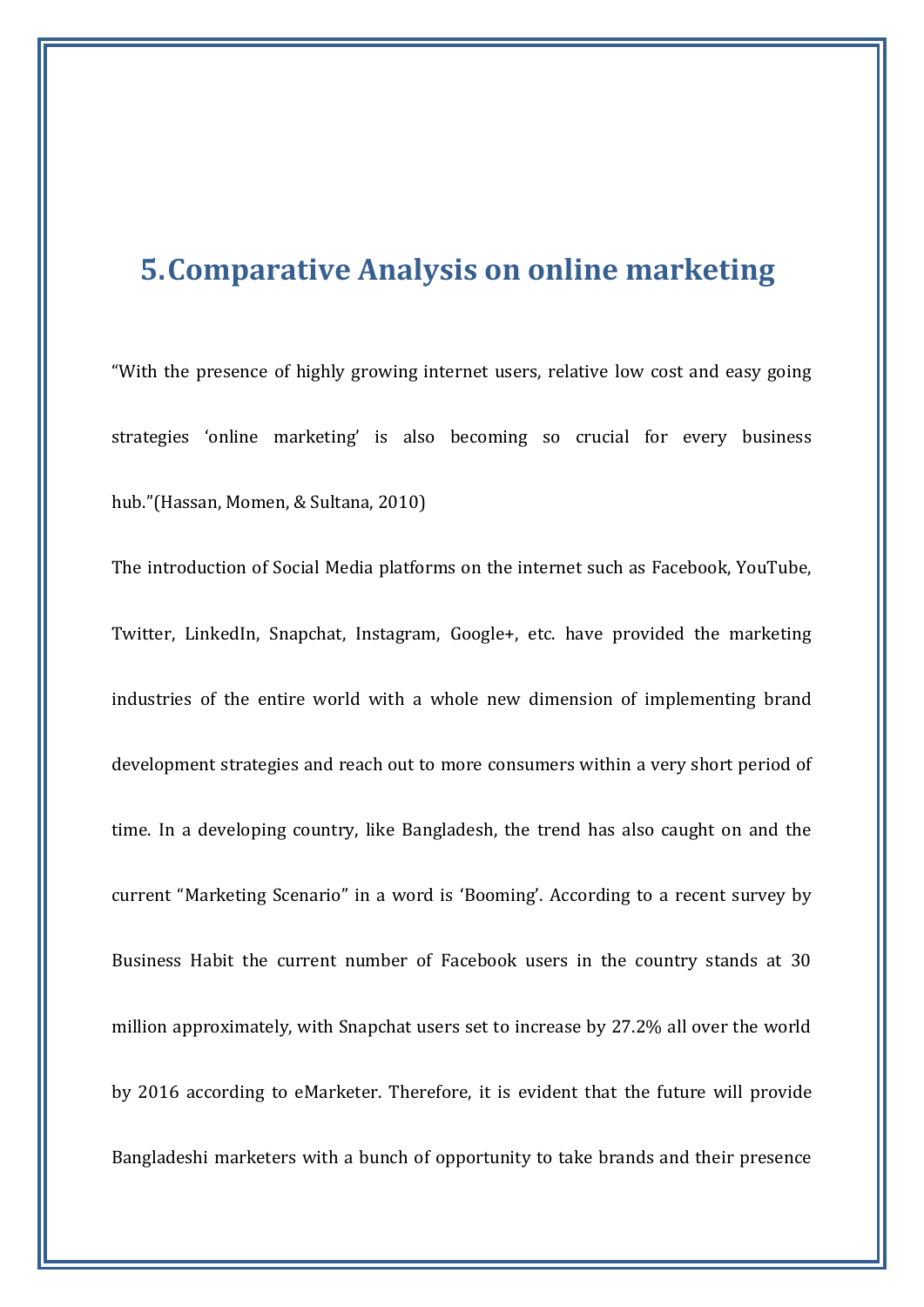online in an innovative and much more efficient and effective way straight to the final consumers' computer and mobile screens.

### 5.1 Website

A webpage acts as an online portfolio of a company and is crucial for this day and age as tech savvy people depend on websites for gathering their information.

BESL has a website and the address is <http://bracepl.com/brokerage/index.php/home/index> and the first thing you'll notice about the website is that it is not visually attractive and the font does not compliment the aesthetics of the webpage template that well. However, LBSL's website address is <https://lankabangla.com/lbsl/SitePages/Home.aspx>and it contains more information on how a new stock market enthusiast can apply and invest in the stock market. Their programs are simple and easy to understand. In addition, the design quality of the website and its optimization is brilliant with quick access tabs. In addition to all these, BESL and LBSL websites have a major technological difference. The LBSL site has a web portal which allows customers to have more control over their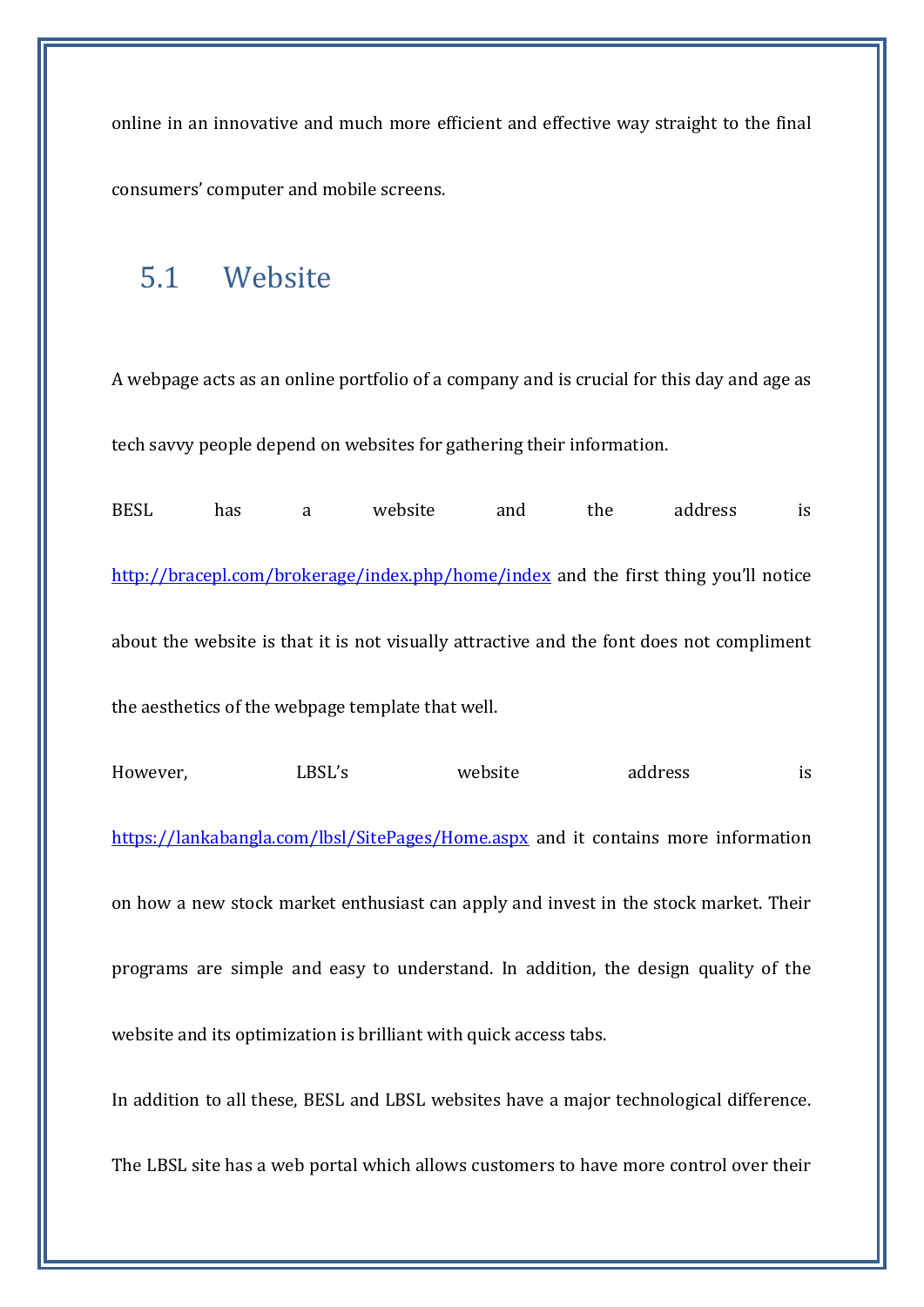daily trades and it allows them to trade themselves without having to negotiate with brokers from time to time.

LBSL has targeted convenience for customers and focuses more on customer needs and wants whereas BESL highlights the reputation of their sponsors BRAC Bank Limited.

### 5.2 Social Media Presence

If we talk about BESL's social media presence, it has to be said that it is almost NIL compared to that of LBSL. BESL's Facebook page does not carry any sponsored ads or graphical illustrations that will help them engage with their customers. At present BESL has approximately 3000 Facebook followers.

LBSL on the other hand have scrutinized their opportunities thoroughly through the digital sphere and signed up with a digital marketing firm in 2015 and outsourced the entire digital marketing duties to that firm. At present, with the professional help LBSL's Facebook page has more than 100,000 followers and making them one of the few companies in Bangladesh with such high Facebook following, In addition, according to the source, mentioned earlier, LBSL's 40% clients come from Social Media promotion.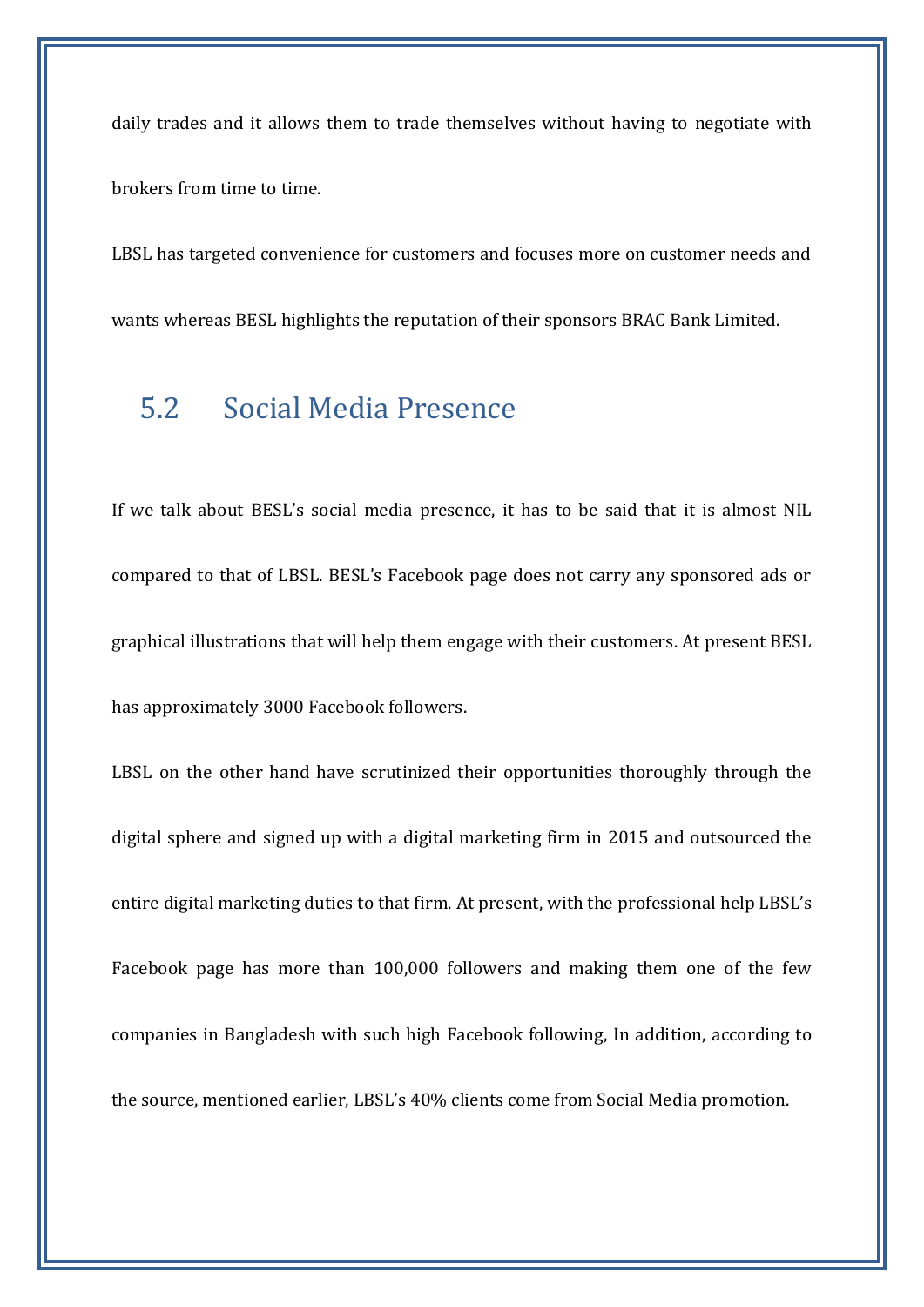Therefore, with the statistics in, we can most definitely see why BESL despite being No.1

in foreign trade fails to become the champion in the domestic market.

### 5.3 Findings

- BESL is not keen on expanding their marketing operations digitally.
- BESL is dependent on the reputation of their parent company BRAC Bank Limited.
- BESL is not very accepting towards change.
- On the other hand, LBSL have adapted to new promotional trends in the market that have been providing them to be on top of the ladder consecutively 2 years in a row.
- The research tells us that LBSL has more than 100,000 followers on Facebook and BESL has only 3,000 and according to the follower difference anyone can tell that BESL are lacking in engaging their potential customers.

### 6.Recommendations

BESL despite being the 2<sup>nd</sup> ranking Stock Brokerage in Bangladesh is failing to compete in the domestic market due their lack of online presence. In order to be competitive in the market it is highly recommended that BESL adapt to the following: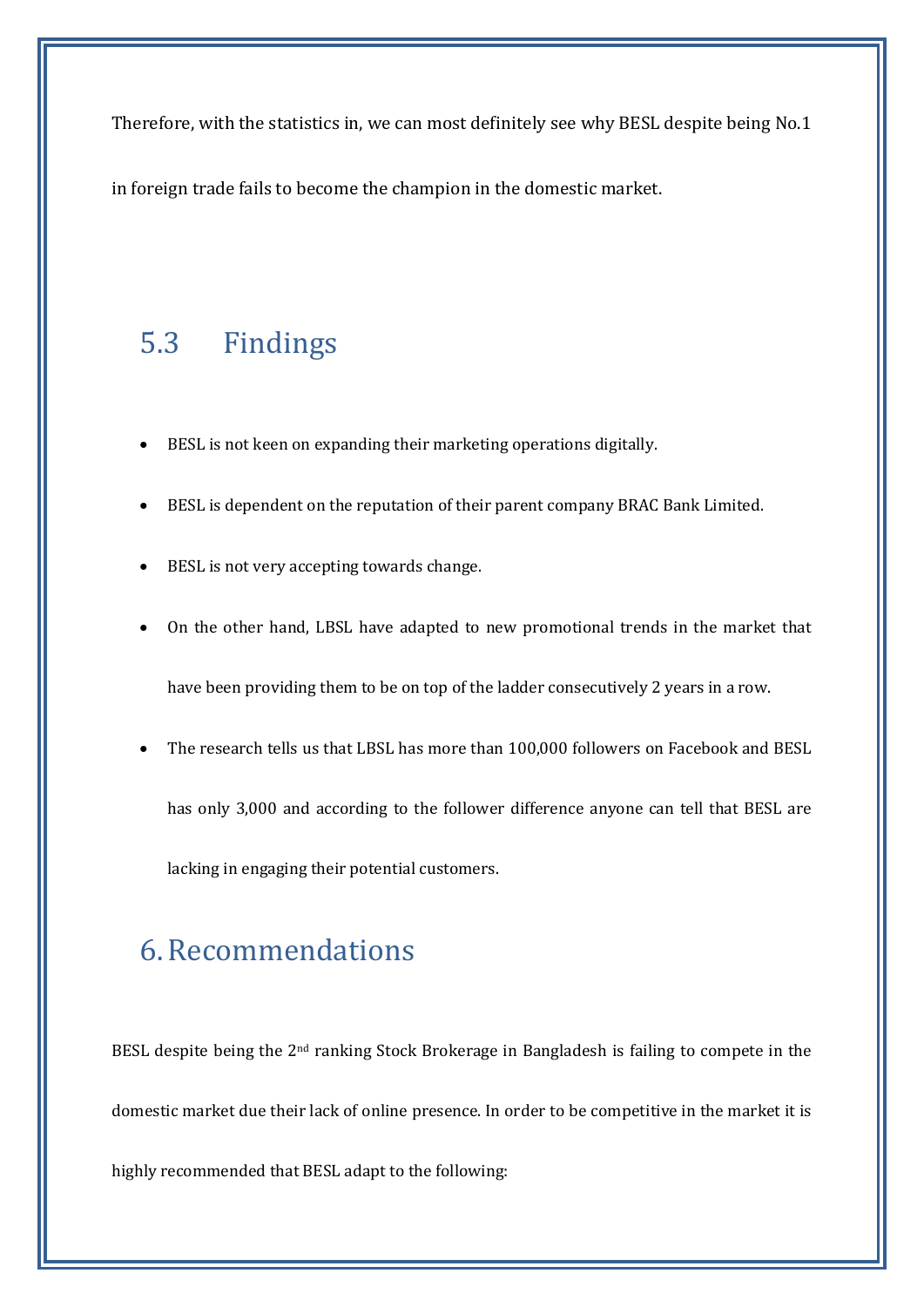- In order to be up to date with current trends in digital marketing such as SEO, Image Optimization and Content Optimization, it is recommended that BESL assign their website redesign and development to a professional IT firm who will help them increase traffic to their website as well as make their content more user friendly.
- They should also sign up with professional digital marketing firms who specialize in giving their brand a unique identity and show their customers that they care.
- They should mix traditional and digital marketing to have a much stronger communication system.

# **7.Conclusion**

BESL is one of the leading Stock Brokerages in the country and with an international award winning research team they seem to have it all under control, however, their performance in the domestic market is extremely poor compared to that of foreign